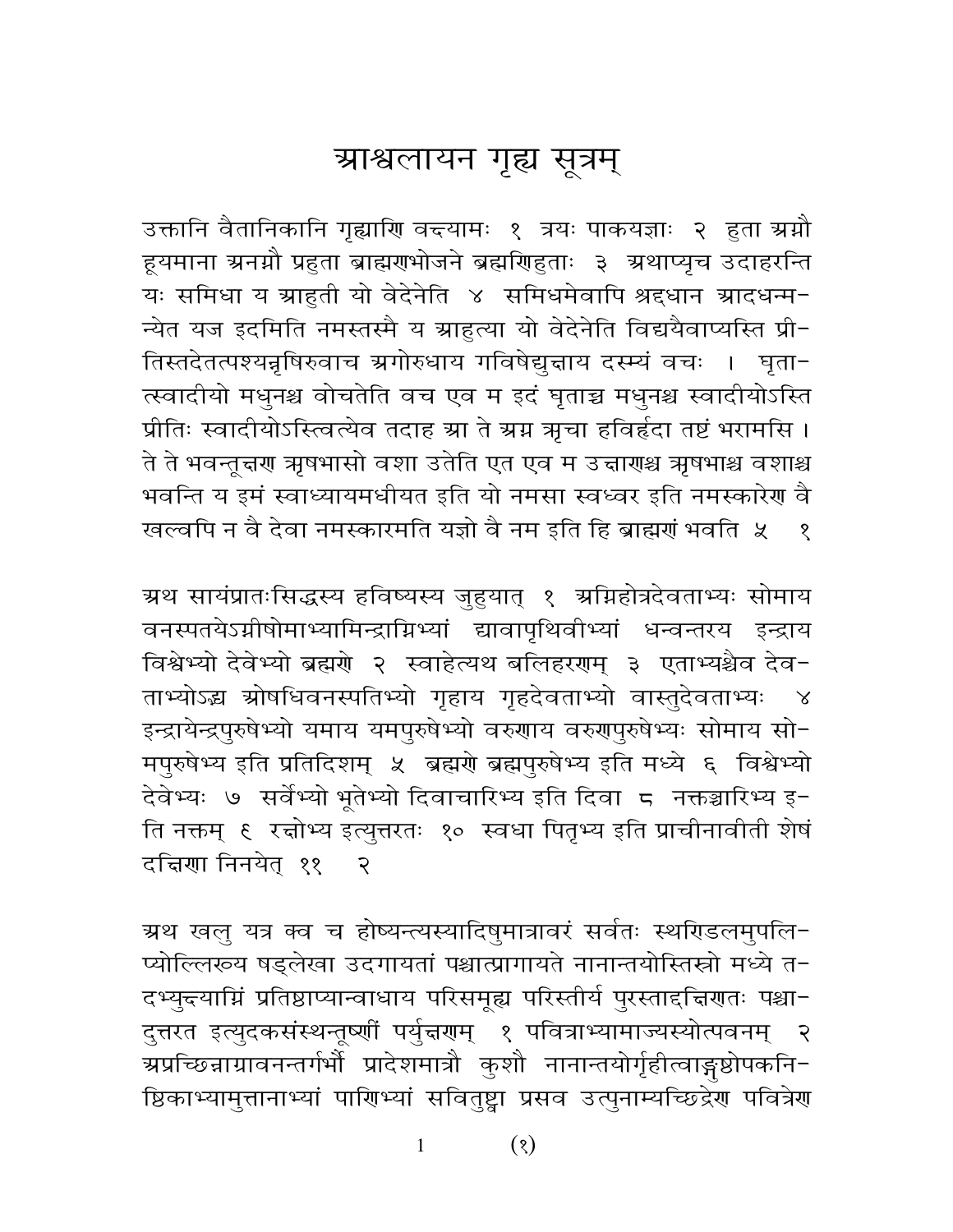वसोः सूर्यस्य रश्मिभिरिति प्रागुत्पुनाति सकृन्मन्त्रेण द्विस्तूष्णीम् ३ कृता-कृतमाज्यहोमेषु परिस्तरगम् ४ तथाज्यभागौ पाकयज्ञेषु ५ ब्रह्मा च ध-न्वन्तरियज्ञशूलगववर्जम् ६ अमुष्मै स्वाहेति जुहुयात् ७ अग्निरिन्द्रः प्रजा-पतिर्विश्वेदेवा ब्रह्मेत्यनादेशे ८ एकबर्हिराद्याज्यस्विष्टकृतः स्युस्तुल्यका-लाः १ तदेषाभियज्ञगाथा गीयते । पाकयज्ञान्समासाद्यैकाज्यानेकबर्हिषः । एकस्विष्टकृतः कुर्यान्नानापि सति दैवते १० इति ३

उदगयन स्रापूर्यमारणपत्ते कल्याणे नत्तत्रे चौलकर्मोपनयनगोदानविवाहाः १ सार्वकालमेके विवाहम् २ तेषां पुरस्ताच्चतस्र स्राज्याहुतीर्जुहुयात् ३ ग्रम ग्रायूंषि पवस इति तिसृभिः प्रजापते न त्वदेतान्यन्य इति च व्याहृति− भिर्वा ४ समुच्चयमेके ५ नैके काञ्चन ६ त्वमर्यमा भवसि यत्कनी-नामिति विवाहे चतुर्थीम् ७ ४

कुलमग्रे परीचेत ये मातृतः पितृश्चेति यथोक्तं पुरस्तात् १ बुद्धिमते कन्यां प्रयच्छेत् २ बुद्धिरूपशीललत्तरासम्पन्नामरोगामुपयच्छेत ३ दुर्विज्ञेयानि लचरणानीति ४ अष्टौ पिराडान्कृत्वा ऋतमग्रे प्रथमं जज्ञ ऋते सत्यं प्रति-ष्ठितं यदियं कुमार्यभिजाता तदियमिह प्रतिपद्यतां यत्सत्यं तद्दृश्यतामिति पिराडानभिमन्त्र्य कुमारीं ब्रूयादेषामेकं गृहार्णेति ५ चेत्राच्चेदुभयतःसस्या-द्ग्रह्णीयादन्नवत्यस्याः प्रजा भविष्यतीति विद्याद्गोष्ठात्पशुमती वेदिपुरीषा--<br>दुब्रह्मवर्चस्विन्यविदासिनो ह्रदात्सर्वसम्पन्ना देवनात्कितवी चतुष्पथा-दिद्रप्रवाजिनीरिणादधन्या श्मशानात् पतिघ्नी ६  $\chi$ 

ग्रलंकृत्य कन्यामुदकपूर्वां दद्यादेष ब्राह्मो विवाहः । तस्यां जातो द्वाद− शावरान्द्रादश परान्पुनात्युभयतः । ऋत्विजे वितते कर्मणि दद्यादलंकृत्य स दैवो दशावरान्दश परान्पुनात्युभयतः । सह धर्मं चरत इति प्राजापत्यो-ऽष्टावरानष्ट परान्पुनात्युभयतः । गोमिथुनं दत्त्वोपयच्छेत स स्रार्षः सप्तावरा-न्सप्त परान्पुनात्युभयतः । मिथः समयं कृत्वोपयच्छेत स गान्धर्वः । धनेनोपतोष्योपयच्छेत स स्रासुरः । सुप्तानां प्रमत्तानां वापहरेत् स पैशाचः । हत्वा भित्त्वा च शीर्षाणि रुदतीं रुदद्धो हरेत् स राचसः १ ६

> $(5)$  $\overline{2}$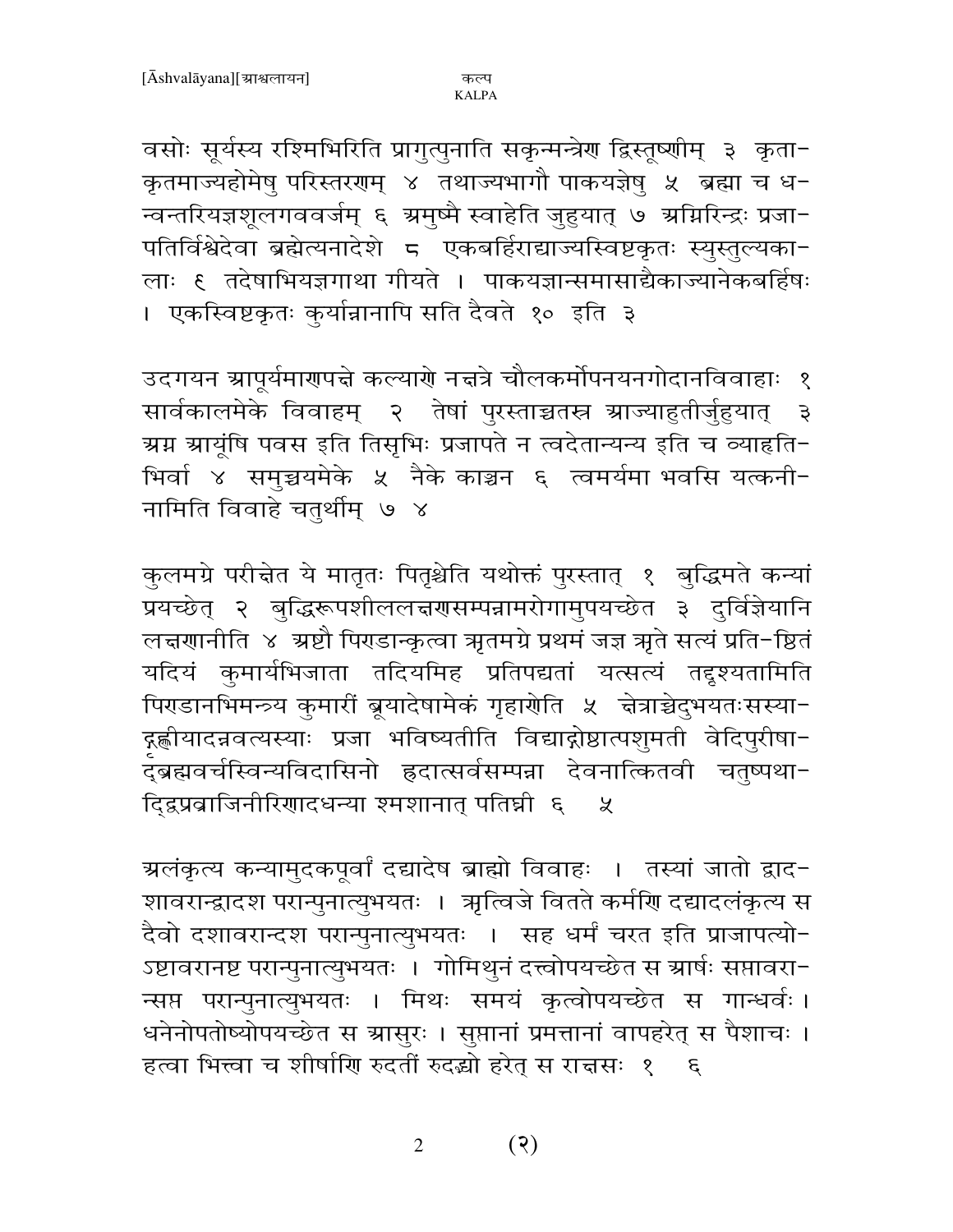ग्रथ खलूञ्चावचा जनपदधर्मा ग्रामधर्माश्च तान्विवाहे प्रतीयात् १ यत्तु समानं तद्वच्यामः २ पश्चादग्नेर्दृषदमश्मानं प्रतिष्ठाप्योत्तरपुरस्तादुदकुम्भं समन्वा-रब्धायां हुत्वा तिष्ठन् प्रत्यङ्गुखः प्राङ्गुरूया स्रासीनाया गृह्णामि ते सौभगत्वाय हस्तमित्यङ्गुष्ठमेव गृह्णीयाद्यदि कामयीत पुमांस एव मे पुत्रा जायेरन्निति ३ ग्रङ्गुलीरेव स्त्रीकामः ४ रोमान्ते हस्तं साङ्गुष्ठमुभयकामः ५ प्रदचिरणम− ग्निमुदकुम्भञ्च त्रिः परिगयञ्जपति । ग्रमोऽहमस्मि सा त्वं सा त्वमस्यमोऽहं द्यौरहं पृथिवी त्वं सामाहमृक्त्वं तावेह विवहावहै प्रजां प्रजनयावहै सम्प्रियौ रोचिष्णू सुमनस्यमानौ जीवेव शरदः शतमिति ६ परिणीय परिणीयाश्मान-मारोहयतीममश्मानमारोहाश्मेव त्वं स्थिरा भव । सहस्व पृतनायतोऽभितिष्ठ प्रतन्यत इति ७ वध्वञ्जला उपस्तीर्य भ्राता भ्रातृस्थानो वा द्विर्लाजानावपति ८ त्रिर्जामदग्न्यानाम् ६ प्रत्यभिघार्य हविः १० ग्रवत्तञ्च ११ एषोऽवदानधर्मः १२) अर्यमणं नु देवं कन्या अग्निमयत्तत स इमां देवो अर्यमा प्रेतो मुञ्चातु नामुतः स्वाहा । वरुणं नु देवं कन्या ग्रग्निमयत्तत स इमां देवो वरुणः प्रेतो मुञ्चातु नामुतः स्वाहा । पूषर्ग नु देवं कन्या अग्निमयत्तत स इमां देवः पूषा प्रेतो मुञ्चातुनामुतः स्वाहेत्यविच्छिन्दत्यञ्जलिं स्नुचेव जुहुयात् १३ अपरिशीय शूर्पपुटेनाभ्यात्मं तूष्णीं चतुर्थम् १४ ग्रोप्योप्य हैके लाजान्परिगयन्ति तथोत्तमे ग्राहुती न सन्निपततः १५ अथास्यै शिखे विमुञ्चति यदि कृते भवतः १६ ऊर्णास्तुके केशपत्तयोर्बद्धे भवतः । प्र त्वा मुञ्चामि वरुगस्य पाशादिति १७ उत्तरामुत्तरया १८ अथैनामपराजितायान्दिशि सप्तपदान्यभ्युत्क्रामयतीष एकपद्यूर्जे द्विपदी रायस्पोषाय त्रिपदी मायोभव्याय चतुष्पदी प्रजाभ्यः पञ्चपद्यृतुभ्यः षट्पदी सखा सप्तपदी भव सा मामनुबता भव पुत्रान्विन्दावहै बहूंस्ते सन्तु जरदष्टय इति १६ उभयोः सन्निधाय शिरसी उदकुम्भेनावसिच्य २० ब्राह्मरायाश्च वृद्धाया जीवपत्नचा जीवप्रजाया ग्रगार एतां रात्रिं वसेत् २१ ध्रुवमरुन्धर्तीं सप्तऋषीनिति दृष्ट्वा वाचं विसृजेत जीवपत्नीं प्रजां विन्देयेति २२  $\mathcal{O}$ 

प्रयाण उपपद्यमाने पूषा त्वेतो नयतु हस्तगृह्येति यानमारोहयेत् १ ग्रश्मन्व-तीरीयते संरभध्वमित्यर्द्धचेन नावमारोहयेत् २ उत्तरेणोक्त्रमयेत् ३ जीवं रुदन्तीति रुदत्याम् ४ विवाहाग्निमग्रतोऽजस्त्र<mark>न्नयन्ति ५ कल्या</mark>णेषु देशवृ− च्चतुष्पथेषु माविदन्परिपन्थिन इति जपेत् ६ वासेवासे सुमङ्गलीरियं

> $(5)$ 3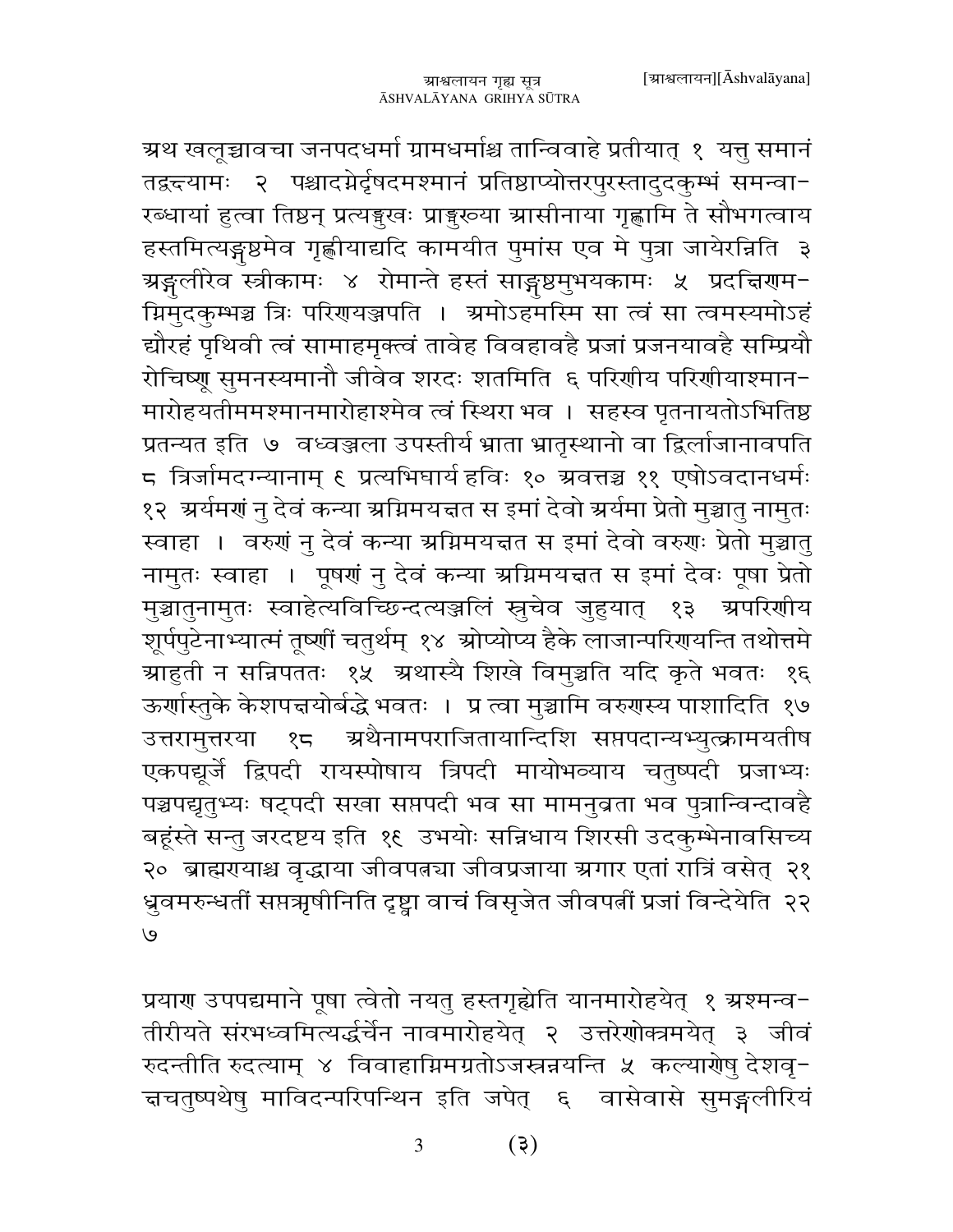वधूरितीचकानीचेत ७ इह प्रियं प्रजया ते समृध्यतामिति गृहं प्रवेशयेत् 5 विवाहाग्निमुपसमाधाय पश्चादस्यानडुहं चर्मास्तीर्य प्राग्ग्रीवमुत्तरलोम तस्मि-न्नुपविष्टायां समन्वारब्धायाम् आ नः प्रजां जनयतु प्रजापतिरिति चतसृभिः प्रत्यृचं हुत्वा समञ्जन्तु विश्वेदेवा इति दधः प्राश्य प्रतिप्रयच्छेदाज्यशेषेण वानक्ति हृदये ६ अचारालवणाशिनौ ब्रह्मचारिणावलंकुर्वाणावधःशायिनौ स्याताम् १० ग्रत ऊद्धर्वं त्रिरात्रं द्वादशरात्रम् ११ संवत्सरं वैक ऋषिर्जायत इति १२ चरितव्रतः सूर्याविदे वधूवस्त्रं दद्यात् १३ अन्नं ब्राह्मगेभ्यः १४ ग्रथ स्वस्त्ययनं वाचयीत १५  $\overline{a}$ 

पाणिग्रहणादि गृह्यं परिचरेत्स्वयं पत्न्यपि वा पुत्रः कुमार्यन्तेवासी वा १ नित्यानुगृहीतं स्यात् २ यदि तूपशाम्येत्पत्नञुपवसेदित्येके ३ तस्याग्नि-होत्रेण ४ प्रादुष्करणहोमकालौ व्याख्यातौ ५ हौम्यं च मांसवर्जम् ६ कामं तु व्रीहियवतिलैः ७ अग्नये स्वाहेति सायं जुहुयात् सूर्याय स्वाहेति प्रातस्तूर्ष्णीं द्वितीये उभयत्र 5 ह

म्रथ पार्वगस्थालीपाकः १ तस्य दर्शपूर्णमासाभ्यामुपवासः २ इध्माब− र्हिषोश्च सन्नहनम् ३ देवताश्चोपांशुयाजेन्द्रमहेन्द्रवर्जम् ४ काम्या इतराः ५ तस्यै तस्यै देवतायै चतुरश्चतुरो मुष्टीन्निर्वपति पवित्रे ग्रन्तर्द्धायामुष्मै त्वा जुष्टं निर्वपामीति ६ अथैनान्प्रोत्तति यथानिरुप्तममुष्मै त्वा जुष्टं प्रोत्तामीति ७ ग्र्यवहतांस्त्रिष्फलीकृतान्नाना श्रपयेत् ८ समोप्य वा ६ यदि नाना श्रपयेद्विभज्य तराडुलानभिमृशेदिदममुष्मा इदममुष्मा इति १० यद्यु वै समोप्य व्युद्धारं जुहुयात् ११ श्रुतानि हर्वीष्यभिघार्योदगुद्वास्य बर्हिष्यासाद्येध्मभिघार्यायन्त इध्म ग्रात्मा जातवेदस्तेनेध्यस्व वर्द्धस्व चेद्ध वर्द्धय चास्मान् प्रजया पशुभिर्ब्रह्मवर्चसेनान्नाद्येन समेधय स्वाहेति १२ तूष्णीमाघारावाघार्याज्य-भागौ जुहुयादग्नये स्वाहा सोमाय स्वाहेति १३ उत्तरमाग्नेयं दत्तिर्णं सौम्यम् १४ विज्ञायते चत्तुषी वा एते यज्ञस्य यदाज्यभागौ १५ तस्मात्पुरुषस्य हि प्रत्यङ्गखस्यासीनस्य दचिरणमन्त्युत्तरं भवत्युत्तरं दचिरणम् १६ मध्ये हर्वाषि प्रत्यक्तरं वा प्राक्संस्थान्युदक्संस्थानि वोत्तरपुरस्तात्सौविष्टकृतम् १७ मध्या-त्पूर्वार्द्धाच हविषोऽवद्यति १८ मध्यात्पूर्वार्द्धात् पश्चार्द्धादिति पञ्चावत्तिनाम् १६ उत्तरार्द्धात् सौविष्टकृतम् २० नात्र हवींषि प्रत्यभिघारयति स्विष्टकृतं

> $(\lambda)$  $\overline{4}$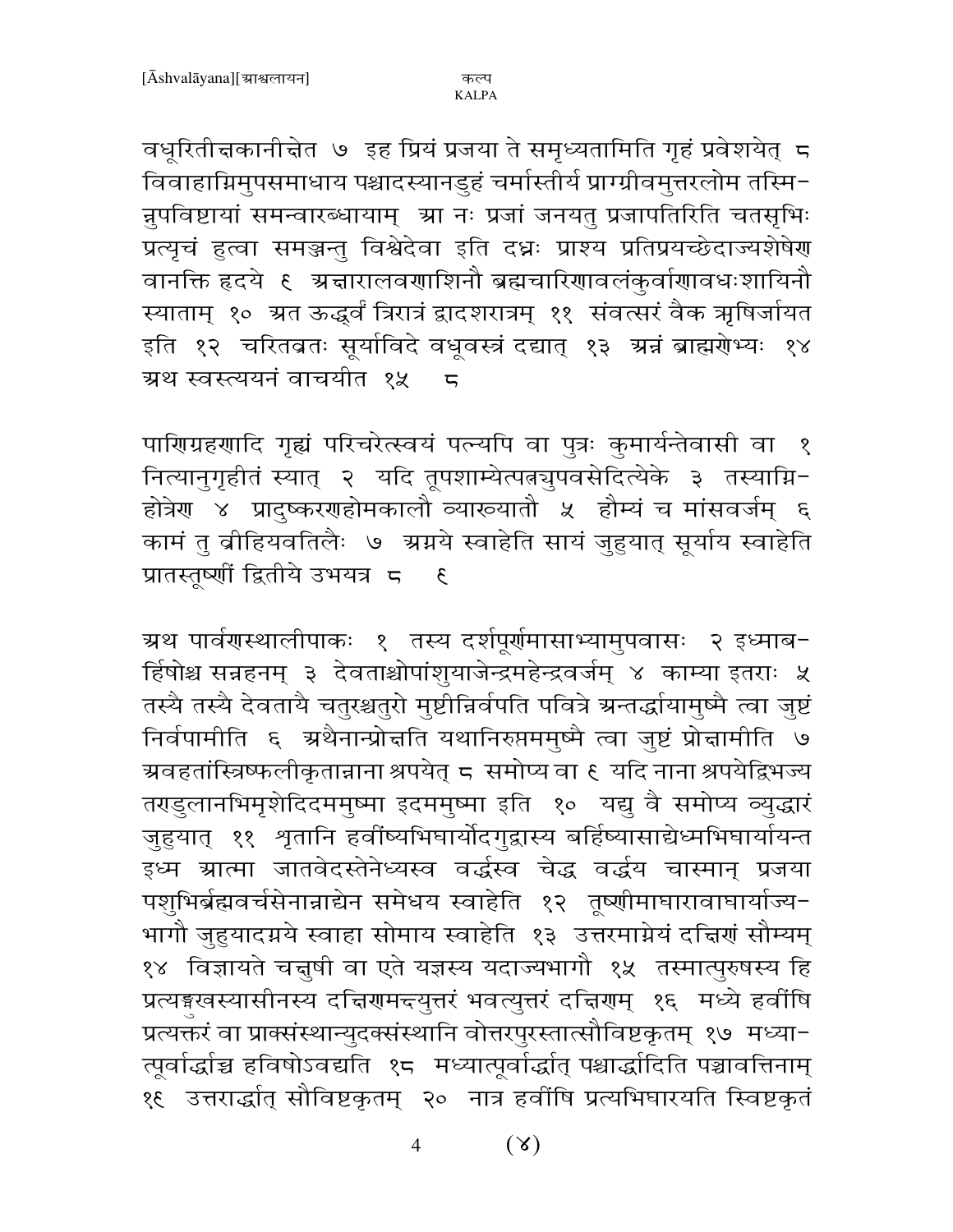द्विरभिघारयति २१ यदस्य कर्मणोऽत्यरीरिचं यद्वा न्यूनमिहाकरम् । अग्नि− ष्टत्स्विष्टकृद्विद्वान्सर्वं स्विष्टं सुहुतं करोतु मे । अग्नये स्विष्टकृते सुहुतहुते सर्वप्रायश्चित्ताहुतीनां कामानां समर्द्धयित्रे सर्वान्नः कामान्त्समर्द्धय स्वाहेति २२ बर्हिषि पूर्णपात्रं निनयेत् २३ एषोऽवभृथः २४ पाकयज्ञानामेतत्तन्त्रम् २५ हविरुच्छिष्टं दत्तिणा २६ १०

ग्रथ पशुकल्पः १ उत्तरतोऽग्नेः शामित्रस्यायतनं कृत्वा पाययित्वा पशुमा-प्लाव्य पुरस्तात् प्रत्यङ्गखमवस्थाप्याम्निं दूतमिति द्वाभ्यां हुत्वा सपलाश-यार्द्रशाखया पश्चादुपस्पृशेदमुष्मै त्वा जुष्टमुपाकरोमीति २ व्रीहियवम− तीभिरद्धिः पुरस्तात्प्रोत्तत्यमुष्मै त्वा जुष्टं प्रोत्तामीति ३ तासां पाययि-त्वा दचिरणमनु बाहुं शेषं निनयेत् ४ आवृतैव पर्यमि कृत्वोदञ्चं नयन्ति ५ तस्य पुरस्तादुल्मुकं हरन्ति ६ शामित्र एष भवति ७ वपाश्रपणीभ्यां कर्ता पशुमन्वारभते ८ कर्तारं यजमानः ६ पश्चाच्छमित्रस्य प्राक्शिरसं प्रत्यक्शिरसं वोदक्पादं संज्ञप्य पुरा नाभेस्तृणमन्तर्द्धाय वपामुत्खिद्य वपामवदाय वपा-श्रपणीभ्यां परिगृह्याद्धिरभिषिच्य शामित्रे प्रताप्याग्रेणैनमग्निं हुत्वा दत्तिरात ग्रासीनः श्रपयित्वा परीत्य जुहुयात् १० एतस्मिन्नेवाग्नौ स्थालीपाकं श्रप− यन्ति ११ एकादश पशोरवदानानि सर्वाङ्गेभ्योऽवदाय शामित्रे श्रपयित्वा हृदयं शूले प्रताप्य स्थालीपाकस्याग्रतो जुहुयात् १२ अवदानैर्वा सह १३ एकैकस्यावदानस्य द्विर्द्विरवद्यति १४ भ्रावृतैव हृदयशूलेन चरन्ति १५ ११

चैत्ययज्ञे प्राक् स्विष्टकृतश्चैत्याय बलिं हरेत् १ यद्यु वै विदेशस्थं पलाश-दूतेन यत्र वेत्थ वनस्पत इत्येतयर्चा द्वौ पिराडौ कृत्वा वीवधेऽभ्याधाय दू-ताय प्रयच्छेदिमन्तस्मै बलिं हरेति चैनं ब्रूयादयं तुभ्यमिति यो दूताय २ प्रतिभयं चेदन्तरा शस्त्रमपि किञ्चित् ३ नाव्या चेन्नद्यन्तरा प्लवरूपमपि किञ्चिदनेन तरितव्यमिति ४ धन्वन्तरियज्ञे ब्रह्मारामग्निं चान्तरा पुरोहिता-याग्रे बलिं हरेत ५ १२

उपनिषदि गर्भलम्भनं पुंसवनमनवलोभनञ्च १ यदि नाधीयात्तृतीये गर्भ-मासे तिष्येणोपोषितायाः सरूपवत्साया गोर्दधनि द्वौ द्वौ माषौ यवञ्च दधि प्रसृतेन प्राशयेत् २ किं पिबसि किं पिबसीति पृष्ट्वा पुंसवनं पुंसवनमिति त्रिः

> $(\lambda)$ 5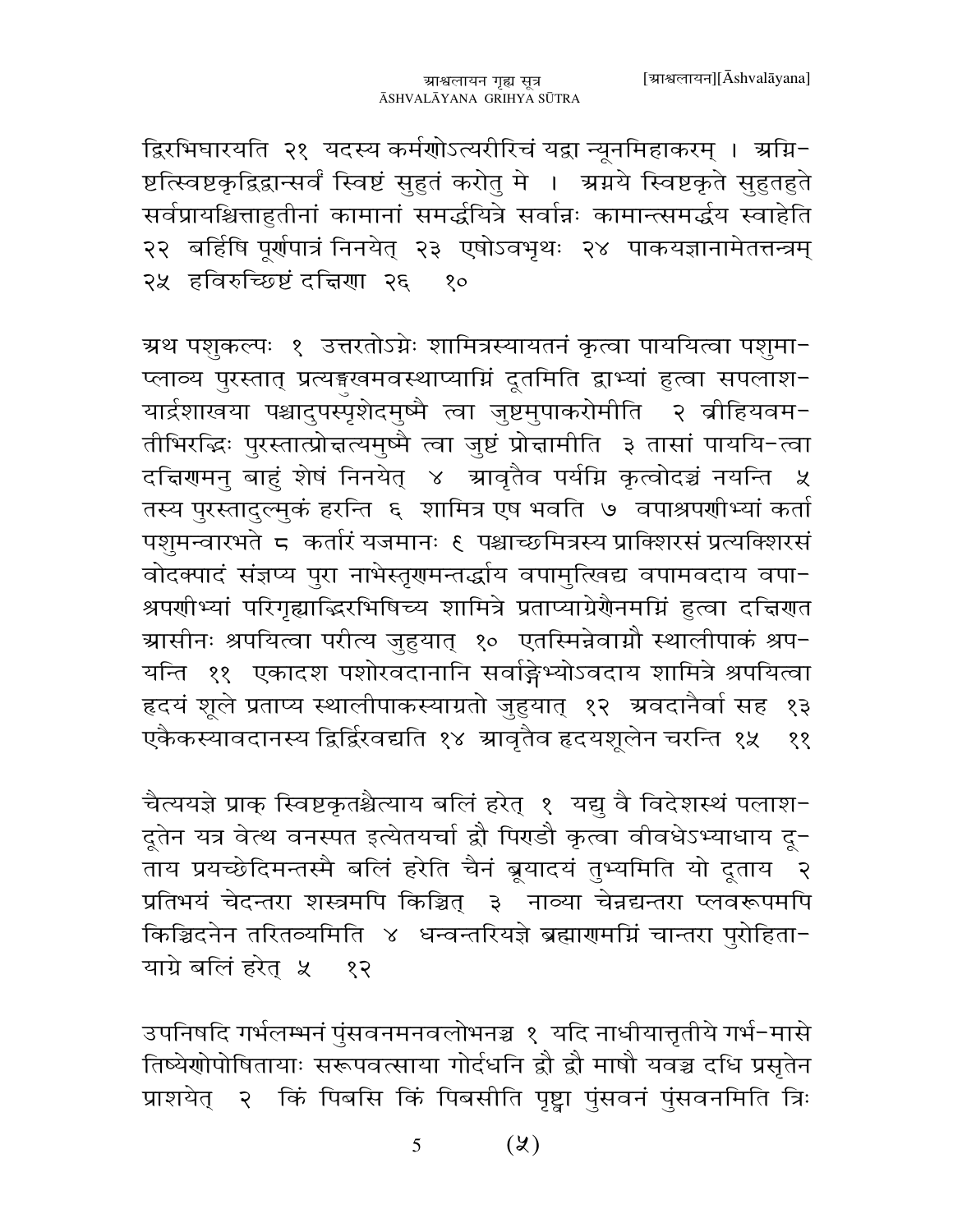प्रतिजानीयात् ३ एवं त्रीन्प्रसृतान् ४ ग्रथास्यै मराडलागारच्छायायां दच्चिणस्यां नासिकायामजीतामोषधीं नस्तःकरोति ५ प्रजावज्जीवपुत्राभ्यां हैके स्रा ते गर्भो योनिमेतु पुमान्वाण इवेषुधिम् । स्रा वीरो जायतां पुत्रस्ते दशमास्यः । अग्निरेतु प्रथमो देवतानां सौऽस्यै प्रजां मुञ्चतु मृत्युपाशात् । तदयं राजा वरुगोऽनुमन्यतां यथेयं स्त्री पौत्रमघं न रोदादिति ६ प्राजापत्यस्य स्थालीपाकस्य हुत्वा हृदयदेशमस्या म्रालभेत यत्ते सुसीमे हृदये हितमन्तः प्रजापतौ । मन्येऽहं मां तद्विद्वांसं माहं पौत्रमघन्नियामिति ७  $58$ 

चतुर्थे गर्भमासे सोमन्तोन्नयनम् १ म्रापूर्यमारणपत्ते यदा पुंसा नत्तत्रेर चन्द्र-मा युक्तः स्यात् २ अथाग्निमुपसमाधाय पश्चादस्यानडुहं चर्मास्तीर्य प्रा-ग्ग्रीवमुत्तरलोम तस्मिनुपविष्टायां समन्वारब्धायां धाता ददातु दाशुष इति द्वाभ्यां राकामहमिति द्वाभ्यां नेजमेष इति तिसृभिः प्रजापते न त्वदेतान्यन्य इति च ३ अथास्यै युग्मेन शलाटग्लप्सेन त्र्येराया च शलल्या त्रिभिश्च कुशपिञ्जलैरूर्ध्वं सीमन्तं व्यूहति भूर्भुवः स्वरोमिति त्रिः ४ चतुर्वा ४ वी− .<br>गागाथिनौ संशास्ति सोमं राजानं संगायेतामिति ६ सोमो नो राजाऽवत् .<br>मानुषीः प्रजा निविष्टचक्रासाविति यां नदीमुपवसिता भवन्ति ७ ब्राह्मरायश्च वृद्धा जीवपत्यो जीवप्रजा यद्यदुपदिशेयुस्तत्तत्कुर्युः ८ वृषभो दत्तिणा ६  $88$ 

कुमारं जातं पुरान्यैरालम्भात्सर्पिर्मधुनी हिररयनिकाषं हिररयेन प्राशयेत्प्र ते .<br>ददामि मधुनो घृतस्य वेदं सवित्रा प्रसूतं मघोनाम् । ग्रायुष्मान्गुप्तो देवताभिः शतं जीव शरदो लोके स्रस्मिन्निति १ कर्णयोरुपनिधाय मेधाजननं जपति । मेधान्ते देवः सविता मेधां देवी सरस्वती । मेधान्ते ग्रश्चिनौ देवावाधत्तां पुष्करस्त्रजौ । इति २ अंसावभिमृशति अश्मा भव परशुर्भव हिररयमस्तृतं ्<br>भव । वेदो वै पुत्रनामासि स जीव शरदः शतमिति । इन्द्र श्रेष्ठानि द्रवि<mark>र</mark>्णानि धेह्यस्मे प्रयन्धि मघवन्नूजीषिन्निति च ३ नाम चास्मै दद्युः ४ घोषवदाद्यन्तर-न्तस्थमभिनिष्ठानान्तं द्व्यज्ञरम् ५ चतुरज्ञरं वा ६ द्व्यज्ञरं प्रतिष्ठाकामश्चतुरज्ञरं ब्रह्मवर्चसकामः ७ युग्मानि त्वेव पुंसाम् ८ ग्रयुजानि स्त्रीणाम् ९ ग्रभि-वादनीयं च समीन्नेत तन्मातापितरौ विद्यातामोपनयनात् १० प्रवासादेत्य पुत्रस्य शिरः परिगृह्य जपति ग्रङ्गादङ्गात्सम्भवसि हृदयादधिजायसे । ग्रात्मा

> $(\xi)$ 6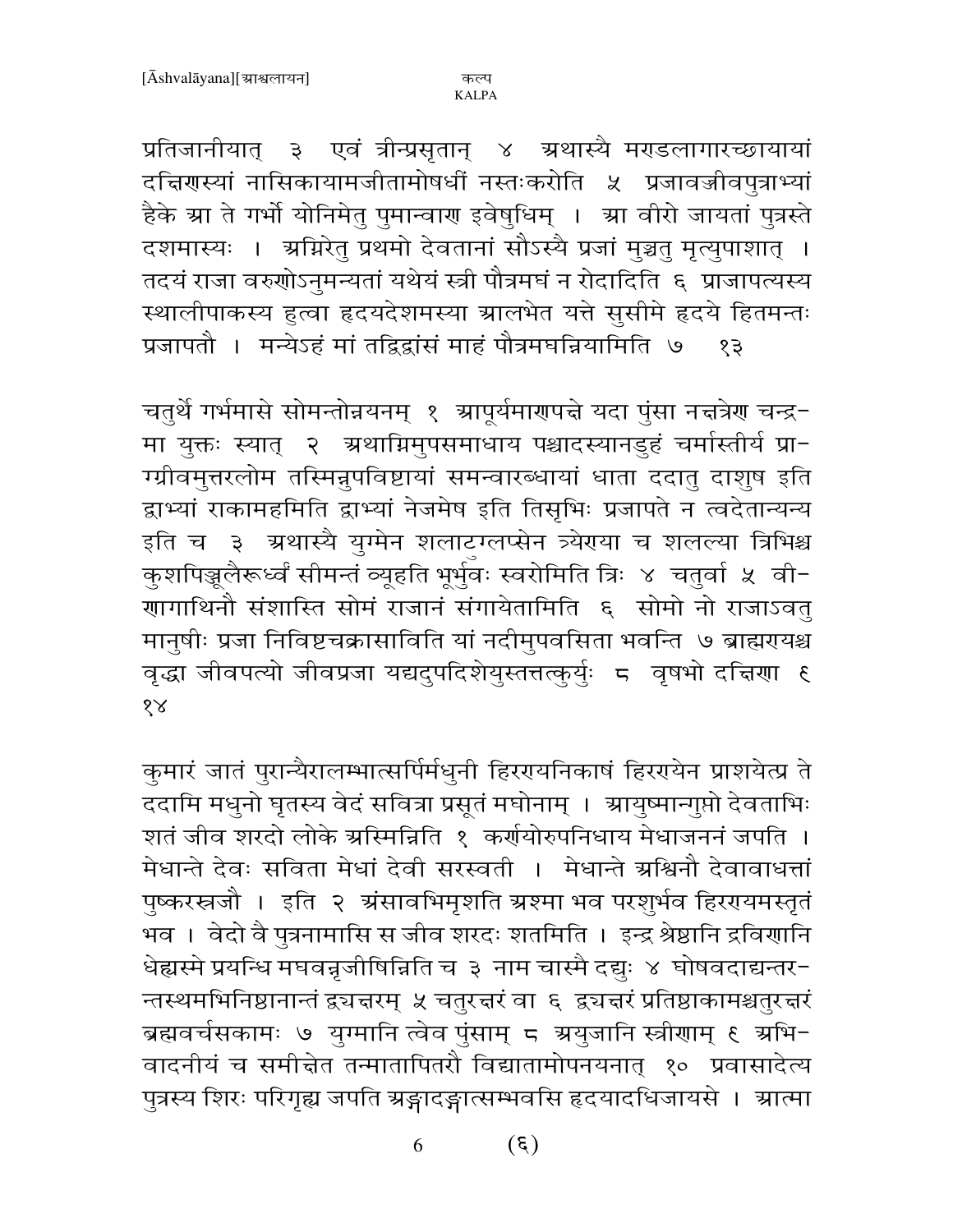वै पुत्रनामासि स जीव शरदः शतमिति मूर्द्धनि त्रिरवघ्राय ११ म्रावृतैव कुमार्यै १२ १५

षष्ठे मास्यन्नप्राशनम् १ स्राजमन्नाद्यकामः २ तैत्तिरं ब्रह्मवर्चसकामः ३ घृतौदनं तेजस्कामः ४ दधिमधुघृतमिश्रमन्नं प्राशयेदन्नपतेऽत्रस्य नो देह्यन− मीवस्य शुष्मिराः । प्र प्रदातारन्तारिष ऊर्जन्नो धेहि द्विपदे चतुष्पद इति ५ ग्रावृतैव कुमार्यै ६ १६

तृतीये वर्षे चौलं यथाकुलधर्मं वा १ उत्तरतोऽग्नेर्व्राहियवमाषतिलानां पृ-थक्पूर्णशरावाणि निदधाति २ पश्चात्कारयिष्यमाणो मातुरुपस्थ स्रानडुहं गोमयं नवे शरावे शमीपर्णानि चोपनिहितानि भवन्ति ३ मातुः पिता द-क्तिणत एकविंशतिकुशपिञ्जलान्यादाय ४ ब्रह्मा वैतानि धारयेत् ४ प− श्चात्कारयिष्यमारास्यावस्थाय शीतोष्णा ग्रपः समानीयोष्णेन वा य उदके-नेहीति ६ तासां गृहीत्वा नवनीतं दधिद्रप्सान्वा प्रदत्तिणं शिरस्त्रिरुन्दति ग्रदितिः केशान्वपत्वाप उन्दन्तु वर्चस इति ७ दच्चिणे केशपद्मे त्रीणि त्री− णि कुशपिञ्जलान्यभ्यात्माग्राणि निदधाति स्रोषधे त्रायस्वैनमिति = स्व− धिते मैनं हिंसीरिति निष्पोड्य लौहेन ज़ुरेण ६ प्रछिनत्ति येनावपत्सविता चुरेण सोमस्य राज्ञो वरुणस्य विद्वान् । तेन ब्रह्माणो वपतेदमस्या-युष्माञ्जरदष्टिर्यथासदिति १० प्रच्छिद्यप्रच्छिद्य प्रागग्राञ्छमीपर्णैः सह मात्रे प्रयच्छति तानानडुहे गोमये निदधाति ११ येन धाता बृहस्पतेरग्नेरिन्द्रस्य चायुषेऽवपत् । तेन त स्रायुषे वपामि सुश्लोक्याय स्वस्तय इति द्वितीयम् । येन भूयश्चरात्र्यां ज्योक्च पश्याति सूर्यम् । तेन त स्रायुषे वपामि सुश्लोक्याय स्वस्तय इति तृतीयम् १२ सर्वैर्मन्त्रैश्चतुर्थम् १३ एवमुत्तरतस्त्रिः १४ ज़ुरते-जो निमृजेद्यत्त्तुरेण मर्चयता सुपेशसा वप्ता वपसि केशान् । शुन्धि शिरो मास्यायुः प्रमोषीरिति १५ नापितं शिष्याच्छीतोष्णाभिरद्भिरवर्थं कुर्वाणो-ऽन्नरावन्कुशलीकुर्विति १६ यथाकुलधर्मं केशवेशान् कारयेत् १७ म्रावृतैव कुमाय्यैं १८ १७

एतेन गोदानम् १ षोडशे वर्षे २ केशशब्दे तु श्मश्रुशब्दान्कारयेत् ३ श्मश्रूणीहोन्दति ४ शुन्धि शिरो मुखं मास्यायुः प्रमोषीरिति ५ केशश्म-

> $(8)$  $\tau$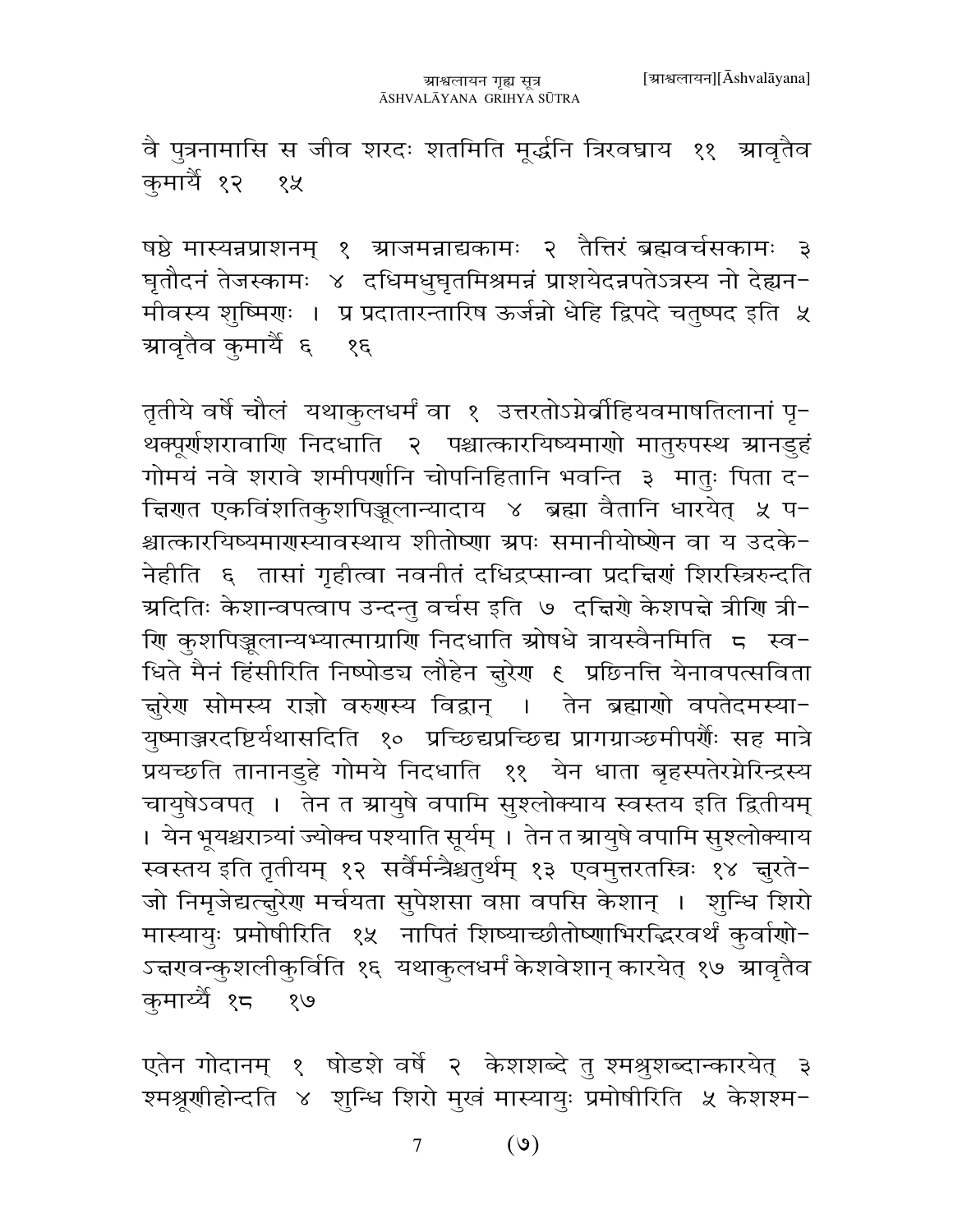श्रुलोमनखान्युदक्संस्थानि कुर्विति संप्रेष्यति ६ म्राप्लुत्य वाग्यतः स्थित्वा-ऽहःशेषमाचार्यसकाशे वाचं विसृजेत वरं ददामीति ७ गोमिथुनं दच्चिणा 5 संवत्सरमादिशेत ६ १८

ग्रष्टमे वर्षे ब्राह्मणमुपनयेत् १ गर्भाष्टमे वा २ एकादशे न्नत्रियम् ३ द्वा-दशे वैश्यम् ४ म्रा षोडशाद्ब्राह्मणस्यानतीतः कालः ५ म्रा द्राविंशात् चत्रियस्या चतुर्विंशाद्देश्यस्यात ऊर्ध्वं पतितसावित्रीका भवन्ति ६ नैना− नुपनयेन्नाध्यापयेन्न याजयेन्नैभिर्व्यवहरेयुः ७ ग्रलङ्कतं कुमारं कुशली-कृतशिरसमहतेन वाससा संवीतमैर्गयेन वाजिनेन ब्राह्मणं रौरवेण चत्रि-यमाजेन वैश्यम् 5 यदि वासांसि वसीरन्नकानि वसीरन्काषायं ब्राह्मणो माञ्जिष्टं चत्रियो हारिद्रं वैश्यः ६ तेषां मेखलाः १० मौञ्जी ब्राह्मणस्य धनुज्यां चत्रियस्यावी वैश्यस्य ११ तेषां दराडाः १२ पालाशो ब्राह्मरास्यौडुम्बरः चत्रियस्य बैल्वो वैश्यस्य । केशसंमितो ब्राह्मणस्य ललाटसंमितः चत्रियस्य प्रारासंमितो वैश्यस्य १३  $\overline{3}$ 

सर्वे वा सर्वेषाम् १ समन्वारब्धे हत्वोत्तरतोऽग्नेः प्राङ्गख म्राचार्योऽवतिष्ठते २ पुरस्तात्प्रत्यङ्गख इतरः ३ अपामञ्जली पूरयित्वा तत्सवितुर्वृणीमह इति पूर्णनास्य पूर्णमवन्तारयत्यासिच्य देवस्य त्वा सवितुः प्रसवेऽश्विनोर्बाहुभ्यां पुष्णो हस्ताभ्यां हस्तं गृह्णाम्यसाविति तस्य पाणिना पाणिं साङ्गुष्ठं गृह्णीयात् ४ सविता ते हस्तमग्रभीदसाविति द्वितीयम् । अग्निराचार्यस्तवासाविति तृतीयम् ५ स्रादित्यमीत्तयेत् देव सवितरेष ते ब्रह्मचारी तं गोपाय स मामृतेत्याचार्यः ६ कस्य ब्रह्मचार्यसि प्राणस्य ब्रह्मचार्यसि कस्त्वाकमुप-नयते काय त्वा परिददामीति ७ युवा सुवासाः परिवीत स्रागादित्यर्द्धचेनैनं प्रदचिरणमावर्तयेत् 5 तस्याध्यंसौ पाणी कृत्वा हृदयदेशमालभेतोत्तरेण ६ ग्रग्निं परिसमूह्य ब्रह्मचारी तूष्णीं समिधमादध्यात् तूष्णीं वै प्राजापत्यं प्राजापत्यो ब्रह्मचारी भवतीति विज्ञायते १० २०

मन्त्रेण हैके ग्रग्नये समिधमाहार्षं बृहते जातवेदसे तया त्वमग्ने वर्द्धस्व स-मिधा ब्रह्मणा वयं स्वाहेति १ स समिधमाधायाग्निमुपस्पृश्य मुखं निमार्ष्टि त्रिस्तेजसा मा समनज्मीति २ तेजसा ह्येवात्मानं समनक्तीति विज्ञायते ३

> 8  $(\overline{5})$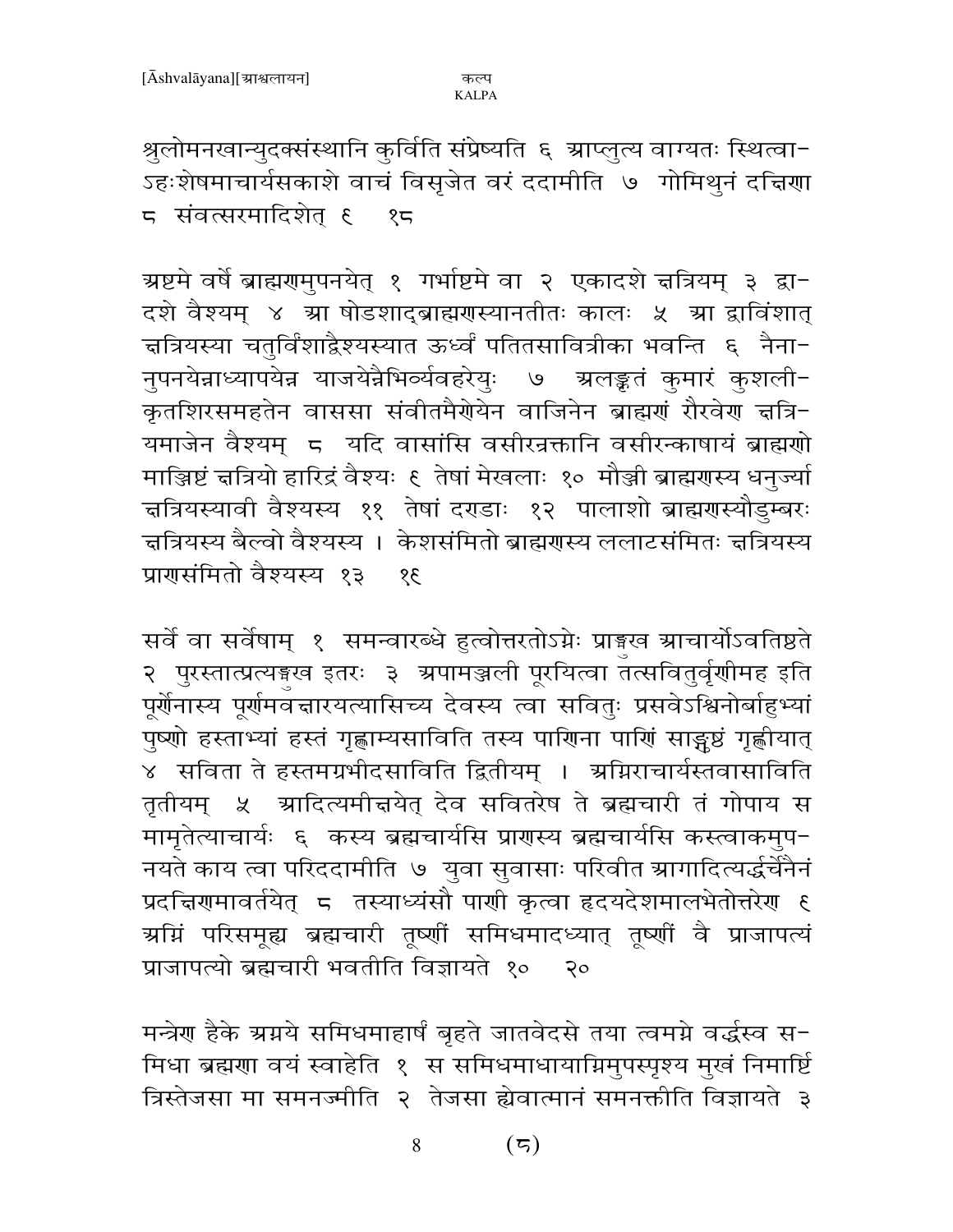मयि मेधां मयि प्रजां मय्यग्निस्तेजो दधातु मयि मेधां मयि प्रजां मयीन्द्र इ-न्द्रियं दधातु मयि मेधां मयि प्रजां मयि सूर्यो भ्राजो दधातु । यत्ते ग्रग्ने ते− जस्तेनाहं तेजस्वी भूयासं यत्ते ग्रग्ने वर्चस्तेनाहं वर्चस्वी भूयासं यत्ते ग्रग्ने हरस्तेनाहं हरस्वी भूयासं इत्युपस्थाय जान्वाच्योपसंगृह्य ब्रूयादधीहि भोः सावित्रीं भो३ ग्रनुब्रू३हीति ४ तस्य वाससा पाणिभ्यां च पाणी संगृह्य सा-वित्रीमन्वाह पच्छोऽर्द्धर्चशः सर्वाम् ५ यथाशक्ति वाचयीत ६ हृदयदेशे-ऽस्योद्धर्वाङ्गलिं पाणिमुपदधाति मम बते हृदयन्ते दधामि मम चित्तमनु चित्तं ते ग्रस्तु । मम वाचमेकबतो जुषस्व बृहस्पतिष्ट्वा नियुनक्तु मह्यमिति ७ २१

मेखलामाबध्य दराडं प्रदाय ब्रह्मचर्यमादिशेत् १ ब्रह्मचार्यस्यपोऽशान कर्म कुरु दिवा मास्वाप्सीराचार्याधीनो वेदमधीष्वेति २ द्वादश वर्षाणि वेदब्र-द्यचर्यम् ३ ग्रहणान्तं वा ४ सायं प्रातर्भिन्नेत ५ सायं प्रातः समिधमा-दध्यात् ६ ग्रप्रत्याख्यायिनमग्रे भिन्नेताप्रत्याख्यायिनीं वा ७ भवान् भिन्नां ददात्वित्यनुप्रवचनीयमिति वा ८ तदाचार्याय वेदयीत तिष्ठेदहःशेषम् ६ ग्रस्तमिते ब्रह्मौदनमनुप्रवचनीयं श्रपयित्वाचार्याय वेदयीत १० ग्राचार्यः समन्वारब्धे जुहुयात्सदसस्पतिमद्भुतमिति ११ सावित्र्या द्वितीयम् १२ यद्य-त्किञ्चात ऊर्ध्वमनूक्तं स्यात् १३ ऋषिभ्यस्तृतीयम् १४ सौविष्टकृतं चतुर्थम् १५ ब्राह्मणान्भोजयित्वा वेदसमाप्तिं वाचयीत १६ ग्रत ऊर्ध्वमत्तारलवणाशी ब्रह्मचार्यधःशायी त्रिरात्रं द्वादशरात्रं संवत्सरं वा १७) चरितव्रताय मेधाजननं करोति १८ अनिन्दितायान्दिश्येकमूलं पलाशं कुशस्तम्बं वा पलाशापचारे प्रदत्तिरामुदकुम्भेन त्रिः परिषिञ्चन्तं वाचयति सुश्रवः सुश्रवा ग्रसि यथा त्वं सुश्रवः सुश्रवा ग्रस्येवं मां सुश्रवः सौश्रवसं कुरु । यथा त्वं देवानां यज्ञस्य निधिपोऽस्येवमहं मनुष्याणां वेदस्य निधिपो भूयासमिति १६ एतेन वापनादिपरिदानान्तं ब्रतादेशनं व्याख्यातम् २० इत्यनुपेतपूर्वस्य २१ ग्रथोपेतपूर्वस्य २२ कृताकृतं केशवपनं मेधाजननं च २३ ग्रनिरुक्तं परिदानम् २४ कालश्च २५ तत्सवितुर्वृणीमह इति सावित्रीं २६ २२

ऋत्विजो वृणीतेऽन्यूनानतिरिक्ताङ्गान्ये मातृतः पितृतश्चेति यथोक्तं पुरस्तात् १ यून ऋत्विजो वृणीत इत्येके २ ब्रह्मार्णमेव प्रथमं वृणीतेऽथ होतारम-

> $(3)$ 9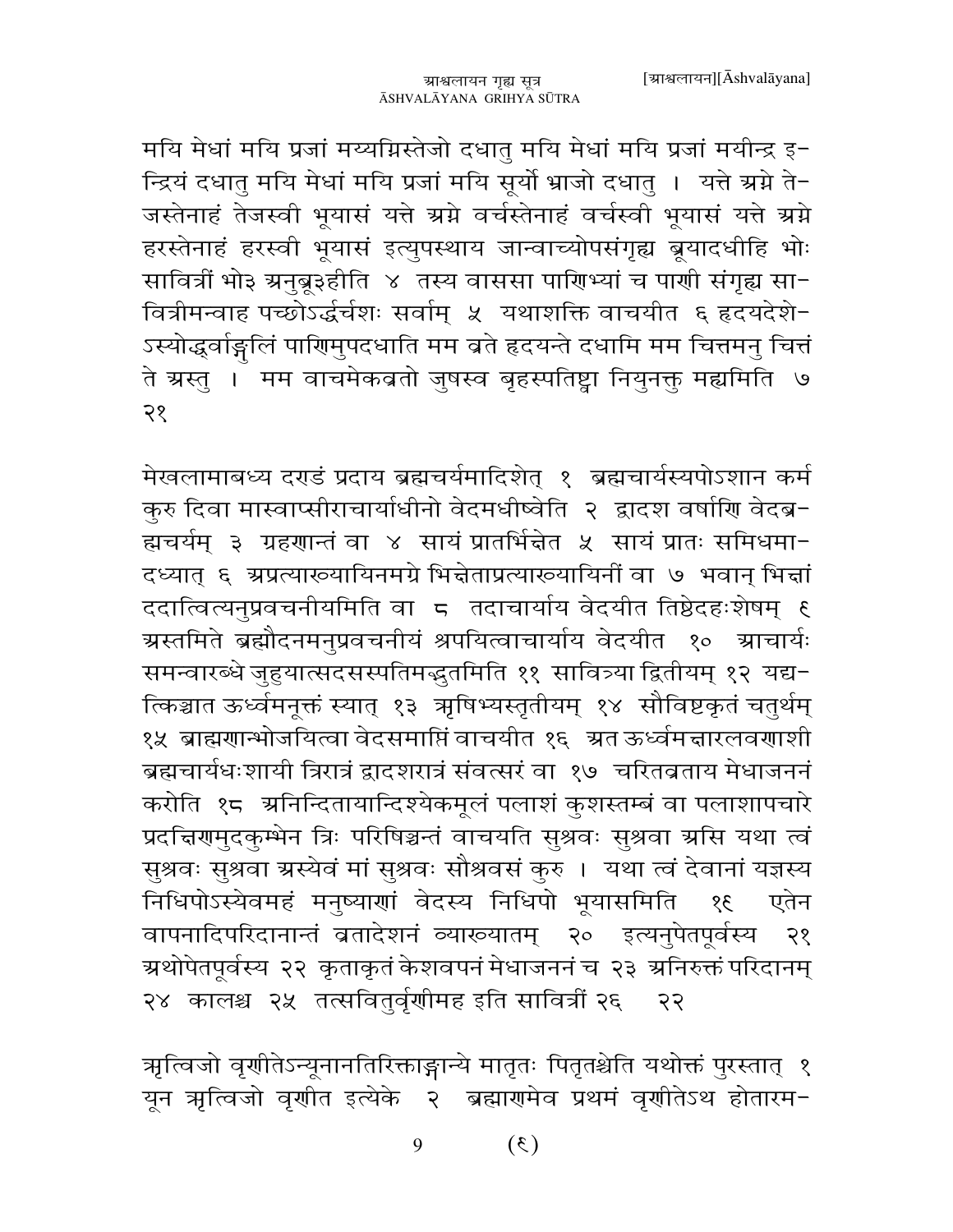थाध्वर्युमथोद्गातारम् ३ सर्वान्वा येऽहीनैकाहैर्याजयन्ति ४ सदस्यं स-प्तदशं कौषीतकिनः समामनन्ति स कर्मणामुपद्रष्टा भवतीति तदुक्तमृग्भ्यां यमृत्विजो बहुधा कल्पयन्त इति ५ होतारमेव प्रथमं वृणीते ६ अग्निर्मे होता स मे होता होतारं त्वामुं वृण इति होतारं ७ चन्द्रमा मे ब्रह्मा स मे ब्रह्मा ब्रह्माणं त्वामुं वृण इति ब्रह्माणं ८ ग्रादित्यो मेऽध्वर्युरित्यध्वर्युम् । पर्जन्यो म उद्गातेत्युद्गातारम् । स्रापो मे होत्राशंसिन इति होत्रकान् । रश्मयो मे चमसाध्वर्यव इति चमसाध्वर्यून् । म्राकाशो मे सदस्य इति सदस्यम् । स वृतो जपेन्महन्मेऽवोचो भर्गो मेऽवोचो भगो मेऽवोचो यशो मेऽवोचः स्तोमं मेऽवोचः क्लृप्तिं मेऽवोचस्तृप्तिं मेऽवोचो भुक्तिं मेऽवोचः सर्वं मेऽवोच इति १ जपित्वाम्निष्टे होता स ते होता होताहं ते मानुष इति होता प्रतिजानीते १० चन्द्रमास्ते ब्रह्मा स ते ब्रह्मा ११ एवमितरे यथादेशं तन्मामवतु तन्मा विशतु तेन भुद्विषीयेति च याजयिष्यन् १२ न्यस्तमार्त्विज्यमकार्यम् १३ ग्रहीनस्य नीचदचिरणस्य १४ व्याधितस्यातुरस्य १५ यन्त्मगृहीतस्य १६ ग्रनुदेश्यभि-शस्तस्य १७ चिप्तयोनेरिति चैतेषाम् १८ सोमप्रवाकं परिपृच्छेत्को यज्ञः क त्र्यात्विजः का दच्चिणा इति १९ कल्यार्शैः सह सम्प्रयोगः २० न मांसमश्नीयुर्न स्त्रियमुपेयुरा क्रतोरपवर्गात् २१ एतेनाग्ने ब्रह्मणा वावृधस्वेति दच्चिणाग्नावा-ज्याहुतिं हुत्वा यथार्थं प्रव्रजेत् २२ एवमनाहिताग्निर्गृह्य इमामग्ने शरणिं मीमृषो न इत्येतयर्चा २३  $55$ 

ऋत्विजो वृत्वा मधुपर्कमाहरेत् १ स्नातकायोपस्थिताय २ राज्ञे च ३ ग्राचार्यश्वशूरपितृव्यमातुलानाञ्च ४ दधनि मध्वानीय ५ सर्पिर्वा मध्व− लाभे ६ विष्टरः पाद्यमर्घ्यमाचमनीयं मधुपक्को गौरित्येतेषां त्रिस्त्रिरेकैकं वेदयन्ते ७ ग्रहं वर्ष्म सजातानां विद्युतामिव सूर्यः । इदन्तमधितिष्ठामि यो मा कश्चाभिदासतीत्युदगग्रे विष्टर उपविशेदाक्रम्य वाज्ज पादौ प्रज्ञाला-पयीत दचिरणमग्रे ब्राह्मणाय प्रयच्छेत् ६ सव्यं शूद्राय १० प्रचालित-पादोऽर्घ्यमञ्जलिना प्रतिगृह्य ११ अथाचमनीयेनान्वाचामति अमृतोपस्तरण-मसीति १२ मधुपर्कमाह्रियमारामी बेत मित्रस्य त्वा चत्तुषा प्रती च इति १३ देवस्य त्वा सवितुः प्रसवेऽश्विनोर्बाहुभ्यां पूष्णो हस्ताभ्यां प्रतिगृह्णामीति तदञ्जलिना प्रतिगृह्य सव्ये पाणौ कृत्वा मधुवाता ऋृतायत इति तृचेनावेद्त्या− नामिकया चाङ्गष्ठेन च त्रिः प्रदत्तिरामालोडच वसवस्त्वा गायत्रेरा च्छन्दसा

> $(80)$ 10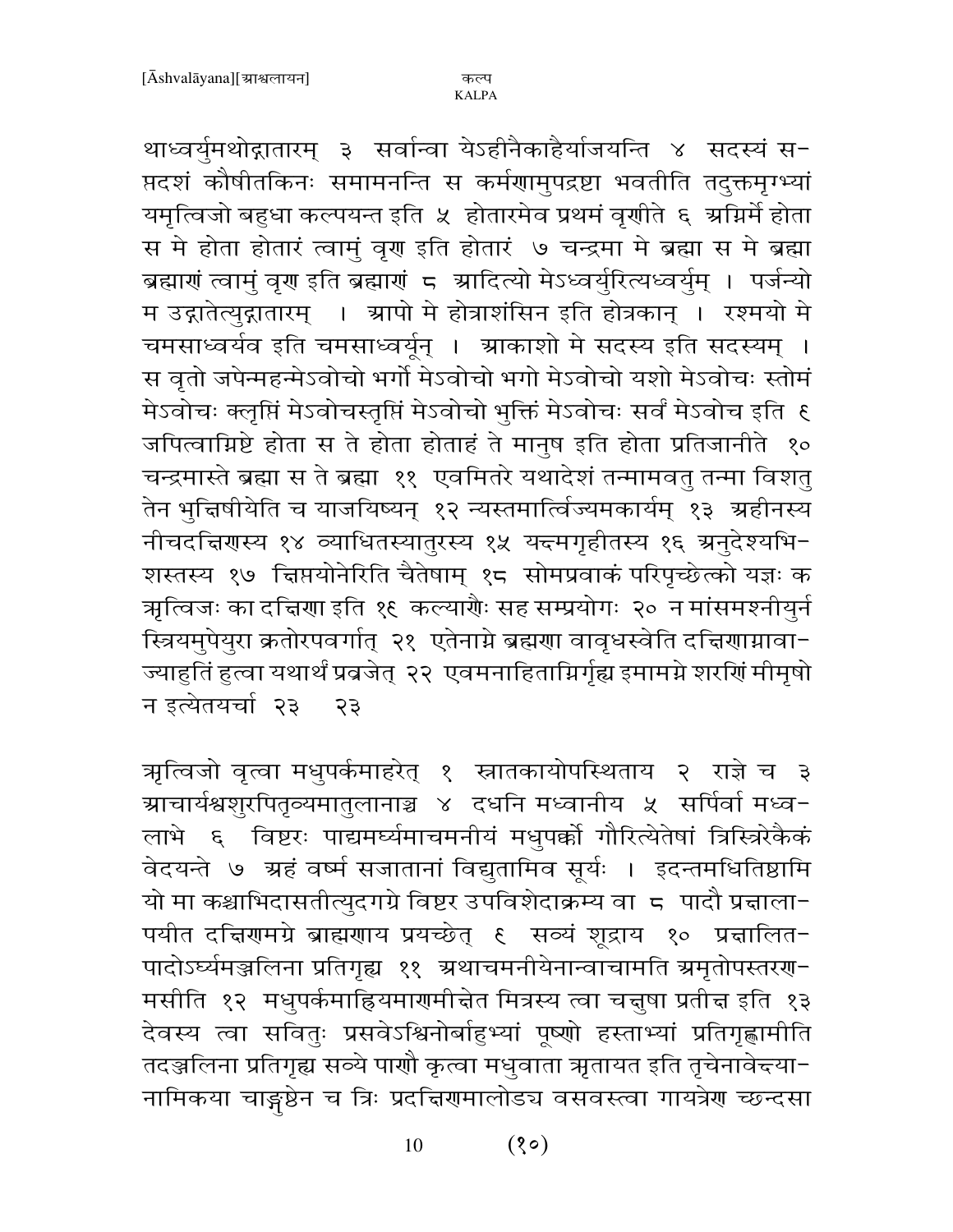भन्नयन्त्विति पुरस्तान्निमार्ष्टि १४ रुद्रास्त्वा त्रैष्टुभेन च्छन्दसा भन्नयन्त्विति दचिरणत स्रादित्यास्त्वा जागतेन च्छन्दसा भन्नयन्त्विति पश्चाद्विश्वे त्वा देवा ग्रानुष्टुभेन च्छन्दसा भन्नयन्त्वित्युत्तरतो भूतेभ्यस्त्वेति मध्यात्त्रिरुद्गद्य १५ वि− राजो दोहोऽसीति प्रथमं प्राश्नीयाद्विराजो दोहमशीयेति द्वितीयं मयि दोहः पद्यायै विराज इति तृतीयम् १६ न सर्वम् १७ न तृप्तिङ्गच्छेत् १८ ब्रा-ह्मणायोदङ्ङुच्छिष्टं प्रयच्छेदलाभेऽप्सु १६ सर्वं वा २० ग्रथाचमनी-येनान्वाचामत्यमृतापिधानमसीति २१ सत्यं यशः श्रीर्मयि श्रीः श्रयतामिति द्वितीयम् २२ ग्राचान्तोदकाय गां वेदयन्ते २३ हतो मे पाप्मा पाप्मा मे हत इति जपित्वोंकुरुतेति कारयिष्यन् २४ माता रुद्राणां दुहिता वसूनामिति जपित्वोमुत्सृजतेत्युत्स्नद्त्यन् २५ <mark>नामांसो मधुपर्को भवति भवति २६</mark>)  $58$ इति प्रथमोऽध्यायः

श्रावरमयां पौर्णमास्यां श्रवणाकर्म १ अचतसक्तूनां नवङ्कलशं पूरयित्वा द− र्वाञ्च बलिहरणीं नवे शिक्ये निदधाति २ अचतधानाः कृत्वा सर्पिषाऽर्द्धा ग्रनक्ति ३ अस्तमिते स्थालीपाकं श्रपयित्वैककपालञ्च पुरोडाशं ग्रग्ने नय सुपथा राये ग्रस्मानिति चतसृभिः प्रत्यृचं हुत्वा पाणिनैककपालमच्युताय भौमाय स्वाहेति ४ अविप्लुतः स्यादाविःपृष्ठो वा ५ मा नो अ्रेऽवसृजो ग्रघायेत्येनमाशयेनाभिजुहोति ६ शन्नो भवन्तु वाजिनो हवेष्वित्यक्ता धाना ग्रञ्जलिना ७ ग्रमात्येभ्य इतरा दद्यात् <del>८</del> कलशात्सक्तूनान्दर्वीं पूरयित्वा प्रागुपनिष्क्रम्य शुचौ देशेऽपोऽवनिनीय सर्पदेवजनेभ्यः स्वाहेति हुत्वा नम-स्करोति ये सर्पाः पार्थिवा य ग्रान्तरित्त्या ये दिव्या ये दिश्यास्तेभ्य इमं बलिमाहार्षं तेभ्य इमं बलिमुपाकरोमीति ६ प्रदत्तिगं परीत्य पश्चाद्वलेरुप− विश्य सर्पोऽसि सर्पतां सर्पाणामधिपतिरस्यन्नेन मनुष्यांस्त्रायसेऽपूपेन सर्पा-न्यज्ञेन देवांस्त्वयि मा सन्तं त्वयि सन्तः सर्पा मा हिंसिषुर्ध्रुवान्ते परिददामी-ति १० ध्रुवामुन्ते ध्रुवामुन्त इत्यमात्याननुपूर्वम् ११ ध्रुव मां ते परिददामी-त्यात्मानमन्ततः १२ नैनमन्तरा व्यवेयुरा परिदानात् १३ सर्पदेवजनेभ्यः स्वाहेति सायं प्रातर्बलिं हरेदा प्रत्यवरोहणात् १४ प्रसङ्ख्याय हैके तावतो बलींस्तदहरेवोपहरन्ति १५  $\overline{Q}$ 

ग्राश्वयुज्यामाश्वयुजीकर्म १ निवेशनमलंकृत्य स्नाताः शुचिवाससः पशुप−

 $(33)$ 11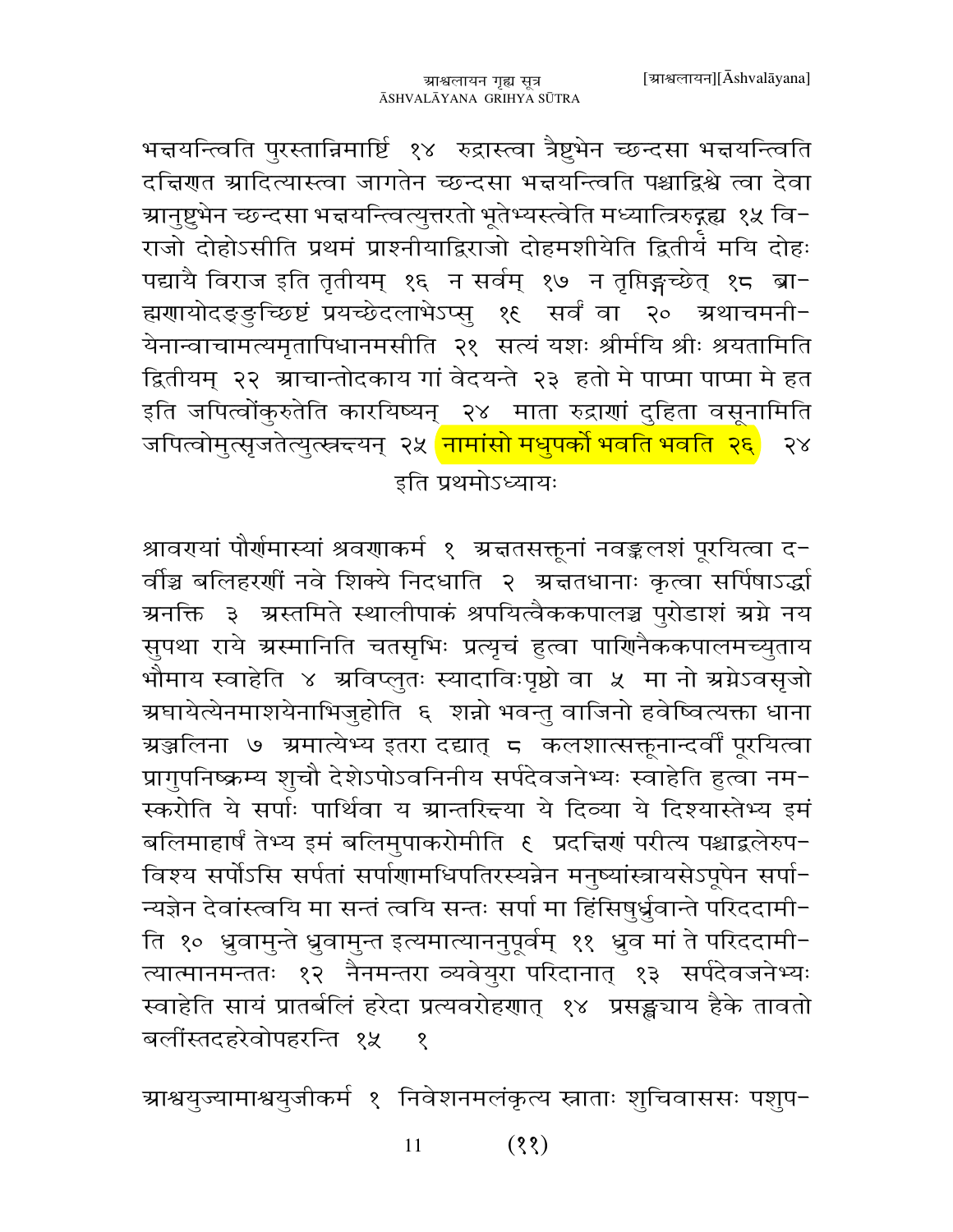तये स्थालीपाकं निरुप्य जुहुयुः पशुपतये शिवाय शङ्कराय पृषातकाय स्वाहेति २ पृषातकमञ्जलिना जुहुयादूनं मे पूर्यतां पूर्णं मे मोपसदत्पृषातकाय स्वाहेति ३ सजूर्ऋतुभिः सजूर्विधाभिः सजूरिन्द्राग्निभ्यां स्वाहा सजूर्ऋतुभिः सजूर्वि-धाभिः सजूर्विश्वेभ्यो देवेभ्यः स्वाहा । सजूर्त्राृतुभिः सजूर्विधाभिः सजूर्द्यावा-पृथिवीभ्यां स्वाहेत्याहिताग्नेराग्रयगस्थालीपाकः ४ ग्रनाहिताग्नेरपि शालाम्रौ ५ २

मार्गशीष्यां प्रत्यवरोहणं चतुर्दश्याम् १ पौर्णमास्यां वा २ निवेशनं पुनर्न-वीकृत्य लेपनस्तरशोपस्तरशैरस्तमिते पायसस्य जुहुयुरपश्चेतपदा जहि पूर्वेश चापरेश च । सप्त च वारुशीरिमाः सर्वाश्च राजबान्धवीः स्वाहा न वै श्वे-तस्याभ्यागारेऽहिर्जघान किञ्चन । श्वेताय वैदार्वाय नमः स्वाहेति ३ नात्र सौविष्टकृत् ४ अभयन्नः प्राजापत्येम्यो भूयादित्यग्निमी नमाणो जपति शिवो नः सुमना भवेति हेमन्तं मनसा ध्यायात् ५ पश्चादग्नेः स्वस्तरः स्वास्तीर्ण-स्तस्मिन्नुपविश्य स्योना पृथिवि भवेति जपित्वा संविशेत्सामात्यः प्राक्शिरा उदङ्गखः ६ यथावकाशमितरे ७ ज्यायान्ज्यायान्वानन्तरः ८ मन्त्र-विदो मन्त्रॉन्जपेयुः ६ संहाय ग्रतो देवा ग्रवन्तु न इति त्रिः १० एतां दचिगामुखाः प्रत्यङ्गखा उदङ्गखाश्चतुर्थम् ११ संहाय सौर्याणि स्वस्त्ययनानि च जपित्वान्नं संस्कृत्य ब्राह्मणान्भोजयित्वा स्वस्त्ययनं वाचयीत १२  $\overline{\mathbf{z}}$ 

हेमन्तशिशिरयोश्चतुर्णामपरपद्माणामष्टमीष्वष्टकाः १ एकस्यां वा २ पूर्वे-द्युः पितृभ्यो दद्यात् ३ स्रोदनं कृसरं पायसम् ४ चतुःशरावस्य वापूपान् ५ उदीरतामवर उत्परास इत्यष्टाभिर्हुत्वा यावतीभिर्वा कामयीत ६ अ्थ श्वोभूतेऽष्टकाः पशुना स्थालीपाकेन च ७ अप्यनडुहो यवसमाहरेत् ८ अ− ग्निना वा कच्चमुपोषेत् ६ एष मेऽष्टकेति १० न त्वेवानष्टकः स्यात् ११ तां हैके वैश्वदेवीं बुवत स्राग्नेयीमेके सौर्यामेके प्राजापत्यामेके रात्रिदेवतामेके नच्चत्रदेवतामेक ऋृतुदेवतामेके पितृदेवतामेके पशुदेवतामेके १२ पशुक-ल्पेन पशुं संज्ञप्य प्रोत्तरणोपाकरणवर्जं वपामुत्खिद्य जुहुयाद्रह वपां जातवेदः पितृभ्यो यत्रैनान्वेत्थ निहितान्पराके मेदसः कुल्या उपैनान्स्नवन्तु सत्या एता ग्राशिषः सन्तु सर्वाः स्वाहेति १३ अथावदानानां स्थालीपाकस्य च अम्रे नय सुपथा राये ग्रस्मानिति द्वे । ग्रीष्मो हेमन्त ऋतवः शिवा नो वर्षाः शिवा

> $(55)$ 12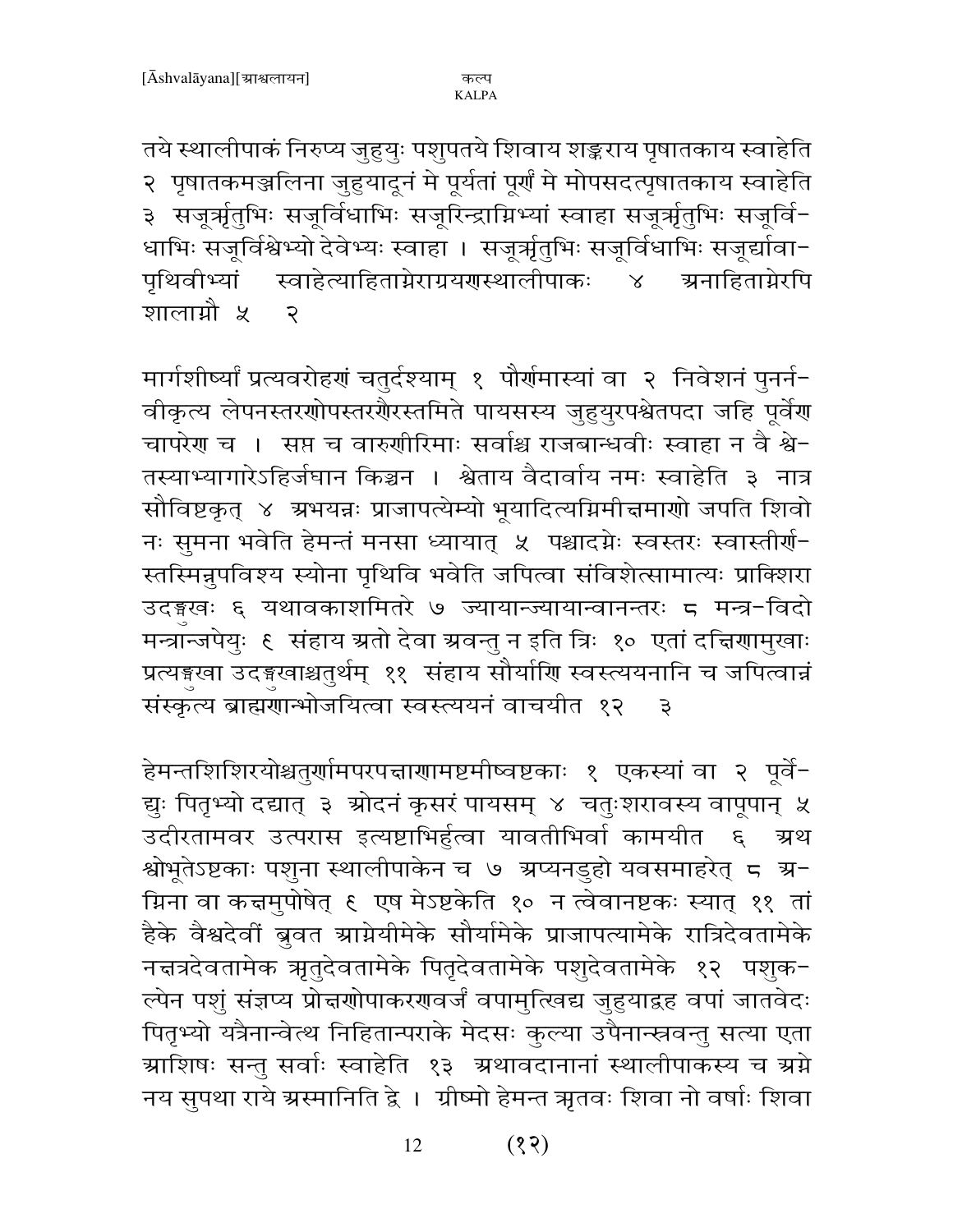ग्रभया शरन्नः । संवत्सरोऽधिपतिः प्राणदो नोऽहोरात्रे कृणुतां दीर्घमायुः स्वाहा । शान्ता पृथिवी शिवमन्तरित्तं द्यौर्नो देव्यभयन्नो ग्रस्तु । शिवा दिशः प्रदिश उद्दिशो न स्रापो विद्युतः परिपान्तु सर्वतः स्वाहा । स्रापो मरीचीः प्रवहन्तु नो धियो धाता समुद्रो वहन्तु पापं भूतं भविष्यदभयं विश्वमस्तु मे ब्रह्माधिगुप्तः स्वारात्तराणि स्वाहा । विश्व ग्रादित्या वसवश्च देवा रुद्रा गोप्तारो मरुतः सदन्तु । ऊर्जं प्रजाममृतं पिन्वमानः प्रजापतिर्मयि परमेष्ठी दधातु स्वाहा । प्रजापते न त्वदेतान्यन्यः १४ सौविष्टकृत्यष्टमी १५ ब्राह्मणान्भोजयेदित्युक्तम्  $85 \times$ 

ग्र्परेद्युरन्वष्टक्यम् १ तस्यैव मांसस्य प्रकल्प्य दच्चिणाप्रवर्णेऽग्निमुपसमाधाय परिश्रित्योत्तरतः परिश्रितस्य द्वारं कृत्वा समूलं बर्हिस्त्रिरपसलैरविधून्व-न्परिस्तीर्य हवींष्यासादयेदोदनं कृसरं पायसं दधिमन्थान्मधुमन्थांश्च २ पिराडपितृयज्ञकल्पेन ३ हुत्वा मधुमन्थवर्जं पितृभ्यो दद्यात् ४ स्त्रीभ्यश्च सुरा चाचाममित्यधिकम् ५ कर्षूष्वेके द्वयोः षट्सु वा ६ पूर्वासु पितृभ्यो दद्यात् ७ ग्रपरासु स्त्रीभ्यः ८ एतेन माघ्यावर्षं प्रोष्ठपद्या ग्रपरपद्मे ६ मासि मासि चैवं पितृभ्योऽयुज्ञु प्रतिष्ठापयेत् १० नवावरान्भोजयेत् ११ ग्रयुजो वा १२ युग्मान् वृद्धिपूर्तेषु १३ स्रयुग्मानितरेषु १४ प्रदत्तिरामुपचारो यवैस्तिलार्थः १५  $\mathcal{Y}$ 

रथमारो<del>द</del>यन्नाना पाणिभ्यां चक्रे अभिमृशेत् अहन्ते पूर्वं पादावालभेद्दृहद्रथ-न्तरे ते चक्रे १ वामदेव्यमत्त इत्यज्ञाधिष्ठाने २ दत्तिरणपूर्वाभ्यामारोहेत् वायोष्ट्वा वीर्येणारोहामीन्द्रस्यौजसाधिपत्येनेति ३ रश्मीन्संमृशेदरश्मिकान्वा दराडेन ब्रह्मणो वस्तेजसा संगृह्णामि सत्येन वस्संगृह्णामीति ४ अभिप्रवर्त्तमानेषु जपेत् सहस्रसनिं वाजमभिवर्त्तस्व रथ देव प्रवह वनस्पते वीड्वङ्गो हि भूया इति ५ एतयान्यान्यपि वानस्पत्यानि ६ स्थिरौ गावौ भवतां वीडुरत्त इति रथाङ्गमभिमृशेत् ७ सुत्रामाणं पृथिर्वी द्यामनेहसमिति नावम् ८ नवरथेन यशस्विनं वृत्तं ह्रदं वाविदासिनं प्रदत्तिणं कृत्वा फलवतीः शाखा ग्राहरेत् ९ ग्रन्यद्वा कौटम्बम् १० संसदमुपयायात् ११ ग्रस्माकमुत्तमं कृधीत्यादि− त्यमीचमाणो जपित्वावरोहेत् १२ ऋषभं मा समानानामित्यभिक्रामन् १३ वयमद्येन्द्रस्य प्रेष्ठा इत्यस्तं यात्यादित्ये १४ तद्वो दिवो दुहितरो विभातीरिति

> $(55)$ 13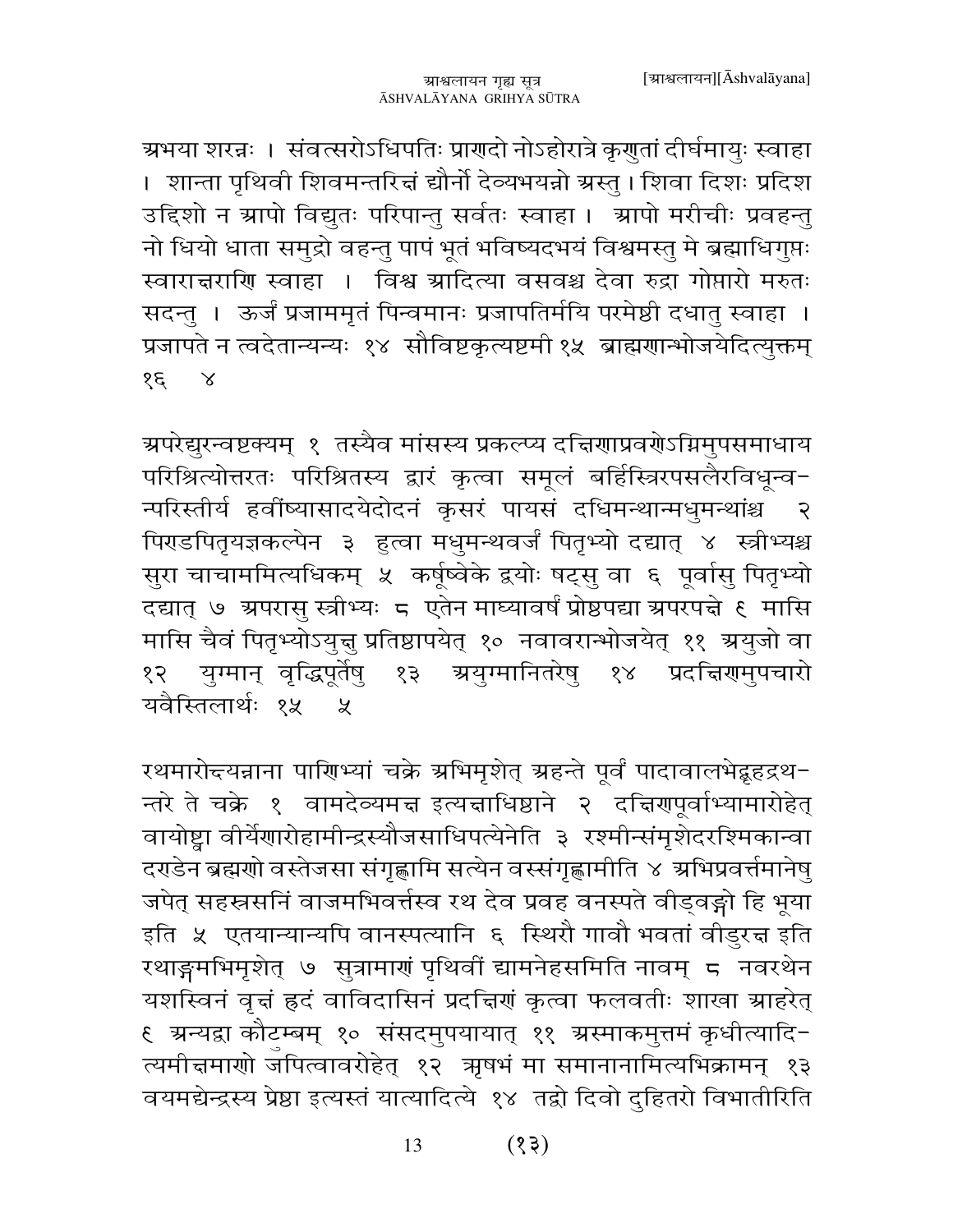## व्युष्टायाम् १५ ६

ग्रथातो वास्तुपरीचा १ ग्रनूषरमविवदिष्णु भूम २ ग्रोषधिवनस्पतिवत् ३ यस्मिन्कुशवीरिणं प्रभूतम् ४ कराटकिचीरिणस्तु समूलान्परिखायोद्वासये-दपामार्गः शाकस्तिल्वकः परिव्याध इति चैतानि ५ यत्र सर्वत स्रापो मध्यं समेत्य प्रदत्तिरां शयनीयं परीत्य प्राच्यः स्यन्देरन्नप्रवदत्यस्तत्सर्वं समृद्धम् ६ समवस्रवे भक्तशरणं कारयेत् ७ बहन्नं ह भवति ८ दचिणाप्रवर्णे सभां मापयेत्साऽद्यूता ह भवति १ युवानस्तस्यां कितवाः कलहिनः प्रमायुका भवन्ति १० यत्र सर्वत ग्रापः प्रस्यन्देरन् सा स्वस्त्ययन्यद्यूता च ११ ५

अथैतैर्वास्तु परीचेत १ जानुमात्रङ्गर्तं खात्वा तैरेव पांसुभिः प्रतिपूरयेत् २ ग्रधिके प्रशस्तं समे वार्त्तं न्यूने गर्हितम् ३ अस्तमितेऽपां सुपूर्णं परिवासयेत् ४ सोदके प्रशस्तमार्द्रे वार्त्तं शुष्के गर्हितं श्वेतं मधुरास्वादम् ५ सिकतोत्तरं ब्राह्मणस्य ६ लोहितं चत्रियस्य ७ पीतं वैश्यस्य ८ तत्सहस्रसीतं कृत्वा यथादिक्समचतुरस्रं मापयेत् । श्रायतं चतुरस्रं वा १० तच्छ-मीशाखयोडुम्बरशाखया वा शन्तातीयेन त्रिः परिब्रजन्प्रोत्तति ११ अवि− च्छिन्नया चोदकधारयापो हि ष्ठा मयोभुव इति तृचेन १२ वंशान्तरेषु शरणानि कारयेत् १३ गर्तेष्ववकां शीपालमित्यवधापयेन्नास्याग्निर्दाहुको भवतीति विज्ञायते १४ मध्यमस्थूणाया गर्तेऽवधाय प्रागग्रोदग्रान्कुशानास्तीर्य बीहिय-वमतीरप स्रासेचयेदच्युताय भौमाय स्वाहेति १५ अथैनामुच्छ्र्यमा− णामनुमन्त्रयेतेहैव तिष्ठ निमिता तिल्विलास्तामिरावर्ती मध्ये पोषस्य तिष्ठन्तीम् । स्रा त्वा प्रापन्नघायव स्रा त्वा कुमारस्तरुण स्रा वत्सो जायतां सह । स्रा त्वा परिश्रितः कुम्भ स्रा दध्नः कलशैरयन्निति १६ ८

वंशमाधोयमानम् १ ऋतेन स्थूणामधिरोह वंश द्राघीय स्रायुः प्रतरन्दधान इति २ सदूर्वासु चतसृषु शिलासु मणिकं प्रतिष्ठापयेत् पृथिव्या अधि सम्भ-वेति ३ अरङ्गरो वावदीति त्रेधा बद्धो वरत्रया । इरामु ह प्रशंसत्यनि-रामपबाधतामिति वा ४ अथास्मिन्नप स्रासेचयेत् ऐतु राजा वरुणो .<br>रेवतीभिरस्मिन् स्थाने तिष्ठतु मोदमानः । इरां वहन्तो घृतमु<mark>त्तमा</mark>णा मित्रेण साकं सह संविशन्त्विति ५ अथैनच्छमयति ६ व्रीहियवमतीभिरद्धि-

> $(88)$ 14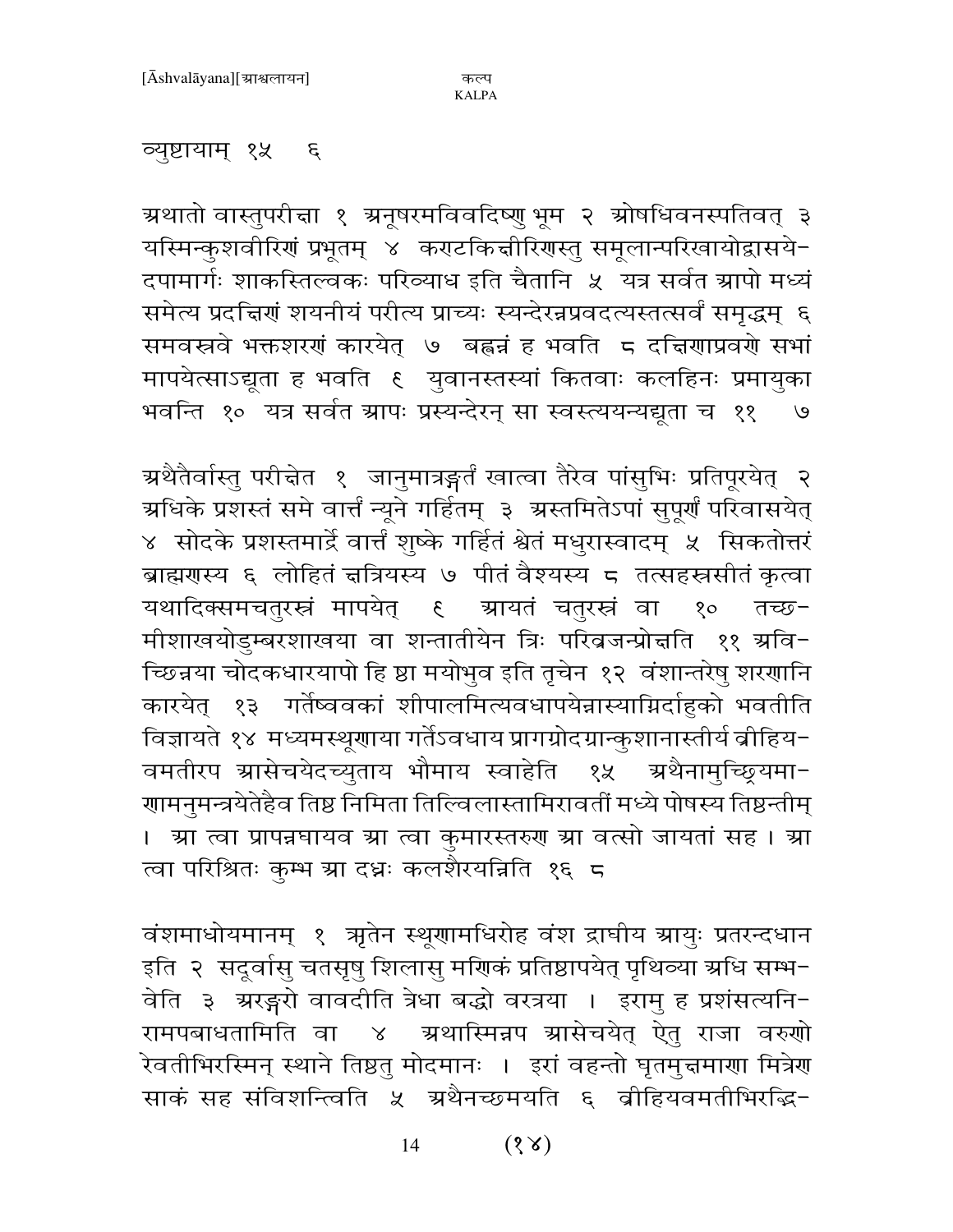र्हिरएयमवधाय शन्तातीयेन त्रिः प्रदच्चिणं परिव्रजन्प्रोचति ७ अविच्छिन्नया चोदकधारया स्रापो हि ष्ठा मयोभुव इति तृचेन ८ मध्येऽगारस्य स्थालीपाकं श्रपयित्वा वास्तोष्यते प्रतिजानीह्यस्मानिति चतसृभिः प्रत्यृचं हत्वान्नं संस्कृत्य ब्राह्मणान्भोजयित्वा शिवं वास्तु शिवं वास्त्विति वाचयीत १ १

उक्तं गृहप्रपदनम् १ बीजवतो गृहान् प्रपद्येत २ चेत्रं प्रकर्षयेदुत्तरैः प्रोष्ठपदैः फाल्गुनीभी रोहिराया वा ३ चेत्रस्यानुवातं चेत्रस्य पतिना वयमिति प्रत्यृचं जुहुयाज्जपेद्रा ४ गाः प्रतिष्ठमाना ग्रनुमन्त्रयेत मयोभूर्वातो अभिवातूस्ना इति द्वाभ्याम् ५ ग्रायतीः यासामूधश्चतुर्बिलं मधोः पूर्णं घृतस्य च । ता नः सन्तु पयस्वतीर्बह्वीर्गोष्ठे घृताच्यः । उप मैतु मयोभुव ऊर्जं चौजश्च बिभ्रतीः । दुहाना ग्रन्तितं पयो मयि गोष्ठे निविशध्वम् । यथा भवाम्युत्तमो या देवेषु तन्वामैरयन्तेति च सूक्तशेषम् ६ स्रागावीयमेके ७ गणानासामुपतिष्ठेता-गुरुगवीनां भूताः स्थ प्रशस्ताः स्थ शोभनाः प्रियाः प्रियो वो भूयासं शं मयि जानीध्वं शं मयि जानीध्वं <del>८</del>  $8^{\circ}$ 

इति द्वितीयोऽध्यायः

ग्रथातः पञ्चयज्ञाः १ देवयज्ञो भूतयज्ञः पितृयज्ञो ब्रह्मयज्ञो मनुष्ययज्ञ इति २ तद्यदग्नौ जुहोति स देवयज्ञो यद्वलिङ्करोति स भूतयज्ञो यत्पितृभ्यो ददाति स पितृयज्ञो यत्स्वाध्यायमधीयते स ब्रह्मयज्ञो यन्मनुष्येभ्यो ददाति स मनुष्ययज्ञ इति ३ तानेतान्यज्ञानहरहः कुर्वात ४  $\mathbf{S}$ 

ग्रथ स्वाध्यायविधिः १ प्राग्वोदग्वा ग्रामान्निष्क्रम्याप ग्राप्लुत्य शुचौ देशे यज्ञोपवीत्याचम्याक्लिन्नवासा दर्भाणां महदुपस्तीर्य प्राक्कुलानान्तेषु प्राङ्गख उपविश्योपस्थं कृत्वा दच्चिणोत्तरौ पाणी सन्धाय पवित्रवन्तौ विज्ञायतेऽपां वा एष ग्रोषधीनां रसो यद्दर्भाः सरसमेव तद्ब्रह्म करोति द्यावापृथिव्योः सन्धिमीचमाणः संमील्य वा यथा वा युक्तमात्मानं मन्येत तथा युक्तोऽधी-यीत स्वाध्यायम् २ ॐपूर्वा व्याहृतीः ३ सावित्रीमन्वाह पच्चोऽर्द्धर्चशः सर्वामिति तृतीयम् ४  $\mathcal{L}$ 

ग्रथ स्वाध्यायमधीयीत ऋचो यजूंषि सामान्यथर्वाङ्गिरसो ब्राह्मणानि क-

 $(3x)$ 15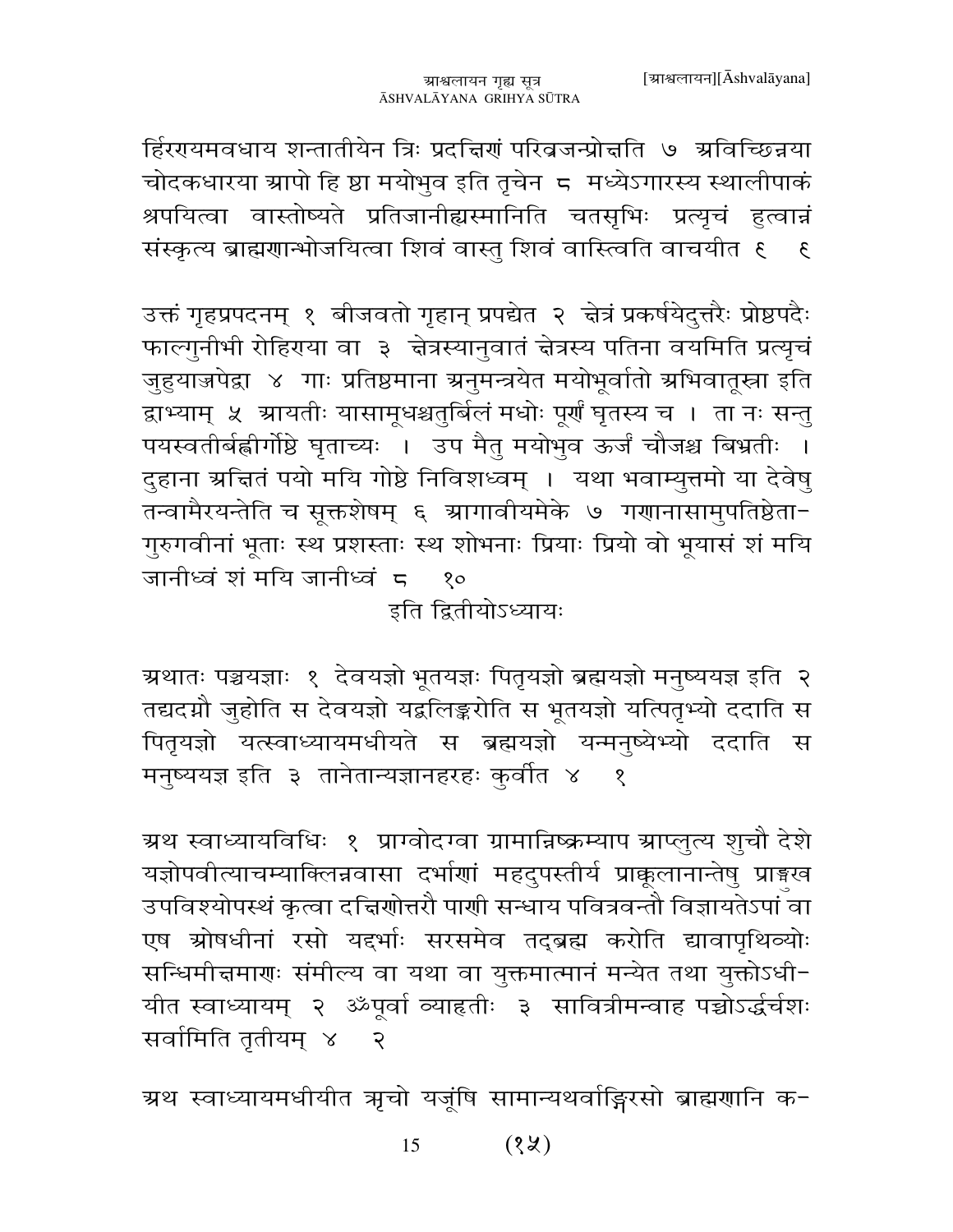ल्पान्गाथा नाराशंसीरितिहासपराणानीति १ यदृचोऽधीते पयग्राहुतिभिरेव तद्देवतास्तर्पयति यद्यजूंषि घृताहुतिभिर्यत्सामानि मध्वाहुतिभिर्यद-थर्वाङ्गिरसः सोमाहुतिभिर्यद्ब्राह्मणानि कल्पान् गाथा नाराशंसीरितिहास-पुराणानीत्यमृताहुतिभिः २ यदृचोऽधीते पयसः कुल्यास्य पितृन्त्स्वधा उपच्च-रन्ति यद्यजूंषि घृतस्य कुल्या यत्सामानि मध्वः कुल्या यदथर्वाङ्गिरसः सोमस्य कुल्या यद्ब्राह्मणानि कल्पान्गाथा नाराशंसीरितिहासपुरा-णानीत्यमृतस्य कुल्याः ३ स यावन्मन्येत तावदधीत्यैतया परिदधाति नमो ब्रह्मणे नमो-.<br>ऽस्त्वग्नये नमः पृथिव्यै नम स्रोषधीभ्यः । नमो वाचे नमो वाचस्पतये नमो विष्णवे महते करोमीति ४  $\overline{\mathbf{c}}$ 

देवतास्तर्पयति प्रजापतिर्ब्रह्मा वेदा देवा ऋषयः सर्वाणि च्छन्दांस्योङ्कारो व-षट्कारो व्याहृतयः सावित्री यज्ञा द्यावापृथिवी ग्रन्तरित्तमहोरात्राणि सांख्याः सिद्धाः समुद्रा नद्यो गिरयः चेत्रौषधिवनस्पतिगन्धर्वाप्सरसो नागा वयांसि गावः साध्या विप्रा यद्मा रर्त्नासि भूतान्येवमन्तानि १ ग्रथ ऋषयः शतर्चिनो माध्यमा गृत्समदो विश्वामित्रो वामदेवोऽत्रिर्भरद्वाजो वसिष्ठः प्रगाथाः पावमान्यः जुद्रसूक्ता महासूक्ता इति २ प्राचीनावीती ३ सुमन्तुजैमिनि-वैशम्पायनपैलसूत्रभाष्यभारतमहाभारतधर्माचार्या जानन्ति बाहविगार्ग्य-गौतमशाकल्यबाभ्रव्यमाराडव्यमाराडूकेया गर्गी वाचक्नवी वडवा प्रातिथे-यी सुलभा मैत्रेयी कहोलं कौषीतकं महाकौषीतकं पैङ्गचं महापैङ्गचं सयज्ञं शाङ्खायनमैतरेयं महैतरेयं शाकलं बाष्कलं सुजातवक्त्रमौदवाहिं महौदवाहिं सौजामिं शौनकमाश्वलायनं ये चान्य ग्राचार्यास्ते सर्वे तृप्यन्त्विति ४ प्रति-पुरुषं पितृंस्तर्पयित्वा गृहानेत्य यद्दाति सा दच्चिणा ५ अथापि विज्ञायते स यदि तिष्ठन् बजन्नासीनः शयानो वा यं यं क्रतुमधीते तेन तेन हास्य क्रतुने-ष्टम्भवतीति ६ विज्ञायते तस्य द्वावनध्यायौ यदात्माशूचिर्यद्देशः ७  $\mathsf{X}$ 

ग्रथातोऽध्यायोपाकरणम् १ स्रोषधीनां प्रादुर्भावे श्रवरोन श्रावरास्य २ प− ञ्चम्यां हस्तेन वा ३ भ्राज्यभागौ हुत्वाज्याहुतीर्जुहुयात्सावित्र्यै ब्रह्मणे श्रद्धायै मेधायै प्रज्ञायै धारणायै सदसस्पतयेऽनुमतये छन्दोभ्य ऋषिभ्यश्चेति ४ अथ दधिसक्तून्जुहोति ५ अग्निमीळे पुरोहितमित्येका ६ कुषुम्भकस्तदब्रवीदाव-दंस्त्वं शकुने भद्रमावद गृणाना जमदग्निना धामन्ते विश्वम्भुवनमधिश्रितं गन्ता

> $(\xi \xi)$ 16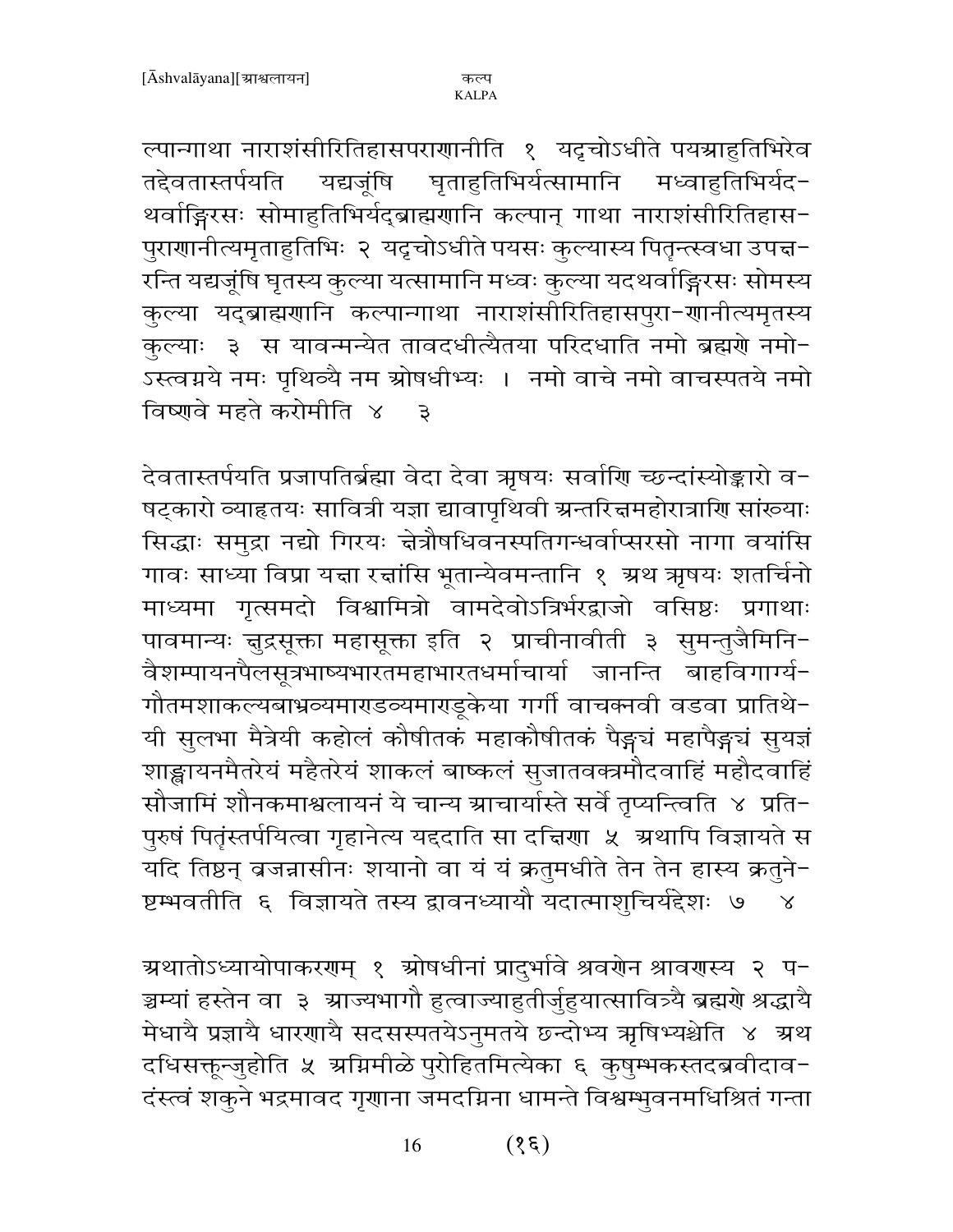नो यज्ञं यज्ञियाः सुशमियो नः स्वो ग्ररणः प्रचन्दव विचन्दवाग्ने याहि मरुत्सखा यत्ते राजञ्छतं हविरिति द्व्यृचाः ७ समानीव स्राकूतिरित्येका ८ तच्छंयो-रावृणीमह इत्येका ६ अध्येष्यमाणोऽध्याप्यैरन्वारब्ध एताभ्यो देवताभ्यो हुत्वा सौविष्टकृतं हुत्वा दधिसक्तून्प्राश्य ततो मार्जनम् १० अपरेणाम्निं प्राकूलेषु दर्भेषूपविश्योदपात्रे दर्भान्कृत्वा ब्रह्माञ्जलिकृतो जपेत् ११ ॐपूर्वा व्याहृतीः सावित्रीं च त्रिरभ्यस्य वेदादिमारभेत् १२ तथोत्सर्गे १३ षरमासानधीयीत १४ समावृत्तो ब्रह्मचारिकल्पेन १५ यथान्यायमितरे १६ जायोपेयोत्येके १७ प्राजापत्यं तत् १८ वार्षिकमित्येतदाचत्तते १९ मध्यमाष्टकायामेताभ्यो देवताभ्योऽन्नेन हुत्वाऽपोऽभ्यवयन्ति २० एता एव तद्देवतास्तर्पयन्ति २१ ग्राचार्यानृषीन्पितृंश्च २२ एतदुत्सर्जनम् २३  $\chi$ 

ग्रथ काम्यानां स्थाने काम्याः १ चरवः २ तानेव कामानाप्नोति ३ ग्रथ व्याधितस्यातुरस्य य<del>द</del>मगृहीतस्य वा षडाहुतिश्चरुः ४ मुञ्चामि त्वा हविषा जीवनायकमित्येतेन ५ स्वप्नममनोज्ञं दृष्ट्वाद्या नो देव सवितरिति द्वाभ्यां यच्च गोषु दुःस्वप्नचमिति पञ्चभिरादित्यमुपतिष्ठेत ६ यो मे राजन्युज्यो वा सखा वेति वा ७ जुल्वा जुम्भित्वाऽमनोज्ञं दृष्ट्वा पापकं गन्धमाघ्रायाज्ञि-स्पन्दने कर्णध्वनने च सुचन्ना ग्रहमत्तीभ्यां भूयासं सुवर्चा मुखेन सुश्रुत्क-र्णाभ्यां मयि दत्तक्रतू इति जपेत् े स्रगमनीयां गत्वायाज्यं याजयित्वा− भोज्यं भुक्त्वाप्रतिग्राह्यं प्रतिगृह्य चैत्यं यूपं चोपहत्य पुनर्मामैत्विन्द्रियं पुन-रायुः पुनर्भगः । पुनर्द्रविरामैतु मां पुनर्ब्राह्मरामैतु मां स्वाहा । इमे ये धिष्यया− सो ग्रग्नयो यथास्थानमिह कल्पताम् । वैश्वानरो वावृधानोऽन्तर्यच्छत् मे मनो हृद्यन्तरममृतस्य केतुः स्वाहेत्याज्याहुती जुहुयात् । समिधौ वा १० जपेद्रा ११ ६

- <del>ग्र</del>व्याधितञ्चत्स्वपन्तमादित्योऽभ्यस्तमियाद्वाग्यतोऽनुपविशन्रात्रिशेषम्भूत्वा येन सूर्यज्योतिषा बाधसे तम इति पञ्चभिरादित्यमुपतिष्ठेत १ अभ्युदियाञ्चे-दकर्मश्रान्तमनभिरूपेण कर्मणा वाग्यत इति समानमुत्तरापराभि-श्चतसृभि-रुपस्थानम् २ यज्ञोपवीती नित्योदकः सन्ध्यामुपासीत वाग्यतः ३ साय-मुत्तरापराभिमुखोऽन्वष्टमदेशं सावित्रीं जपेदर्धास्तमिते मराडल स्रानच्च-त्रदर्शनात् ४ एवं प्रातः ५ प्राङ्मखस्तिष्ठन्नामराडलदर्शनात् ६ कपोतश्चे-

> $(8)$ 17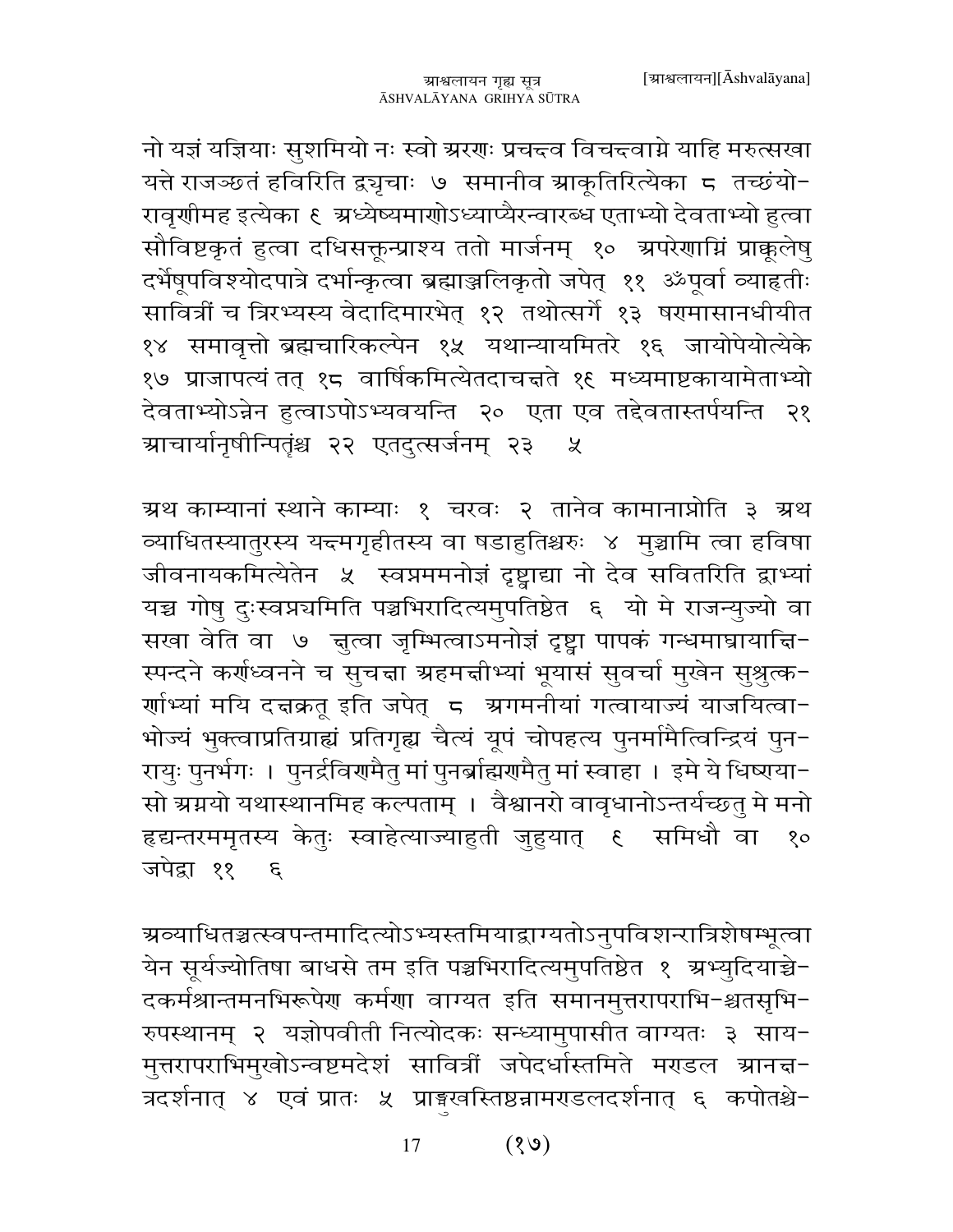दगारमुपहन्यादनुपतेद्वा देवाः कपोत इति प्रत्यृचं जुहुयाज्जपेद्वा ७ वयमु त्वा पथस्पत इत्यर्थचर्याञ्चरिष्यन् ८ सम्पूषन्विदुषेति नष्टमधिजिगमिषन्मूळ्हो वा १ सम्पूषन्नध्वन इति महान्तमध्वानमेष्यन्प्रतिभयं वा १०  $\cup$ 

ग्रथैतान्युपकल्पयीत समावर्त्यमाने मर्णि कुराडले वस्त्रयुगं छत्रमुपानद्युगं दराडं स्रजमुन्मर्दनमनुलेपनमाञ्जनमुष्णीषमित्यात्मने चाचार्याय च १ यद्युभयोर्न विन्देताचार्यायैव २ समिधं त्वाहरेदपराजितायान्दिशि यज्ञियस्य वृत्तस्य ३ ग्रार्द्रामन्नाद्यकामः पुष्टिकामस्तेजस्कामो वा ब्रह्मवर्चसकाम उपवाताम् ४ उभयीमुभयकामः ५ उपरि समिधं कृत्वा गामन्नञ्च ब्राह्मरोभ्यः प्रदाय गौदानिकं कर्म कुर्वीत ६ ग्रात्मनि मन्त्रान्त्संनमयेत् ७ एकक्लीतकेन ८ शीतोष्णाभिरद्धिः स्नात्वा युवं वस्त्राणि पीवसा वसाथे इत्यहते वाससी नस्तेजोऽसि श्रोत्रं मे पाहि इति कुराडले स्राबध्नीत १० स्रनुलेपनेन पार्णी प्रलिप्य मुखमग्रे ब्राह्मणोऽनुलिम्पेद्वाहू राजन्य उदरं वैश्य उपस्थं स्त्र्यूरू सरणजीविनः ११ अनार्त्तास्यनार्तोऽहं भूयासमिति स्त्रजमपि बध्नीत न मालो-क्ताम् १२ मालेति चेद्ब्रूयुः स्त्रगित्यभिधापयीत १३ देवानां प्रतिष्ठे स्थः सर्वतो मा पातमित्युपानहावास्थाय दिवश्छ्यासीति च्छत्रभादत्ते १४ वेणुरसि वानस्पत्योऽसि सर्वतो मा पाहीति वैरण्वं दराडम् १५ म्रायुष्यमिति सूक्तेन मर्गि कराठे प्रतिमुच्योष्णीषं कृत्वा तिष्ठन्त्समिधमादध्यात् १६  $\overline{a}$ 

स्मृतन्निन्दा च विद्या च श्रद्धा प्रज्ञा च पञ्चमी । इष्टन्दत्तमधीतञ्च कृतं सत्यं श्रुतं व्रतम् । यदग्ने सेन्द्रस्य सप्रजापतिकस्य सत्रृषिकस्य सत्रृषिराजन्यस्य सपितृकस्य सपितृराजन्यस्य समनुष्यस्य समनुष्यराजन्यस्य साकाशस्य सातीकाशस्य सानुकाशस्य सप्रतीकाशस्य सदेवमनुष्यस्य सगन्धर्वाप्सर-स्कस्य सहाररायैश्च पशुभिर्ग्राम्यैश्च यन्म ग्रात्मन ग्रात्मनि व्रतन्तन्मे सर्वव-तमिदमहमग्ने सर्वब्रतो भवामि स्वाहेति १ ममाग्ने वर्च इति प्रत्यृचं समि-धोऽभ्यादध्यात् २ यत्रैनं पूजयिष्यन्तो भवन्ति तत्रैतां रात्रीं वसेत् ३ वि-द्यान्ते गुरुमर्थैन निमन्त्र्यं कृत्वानुज्ञातस्य वा स्नानम् ४ तस्यैतानि ब्रतानि भवन्ति ५ न नक्तं स्नायात् । न नग्नः स्नायात् । न नग्नः शयीत । न नम्नां स्त्रियमीचेतान्यत्र मैथुनात् । वर्षति न धावेत् ६ न वृच्चमारोहेत् ।

> $(35)$ 18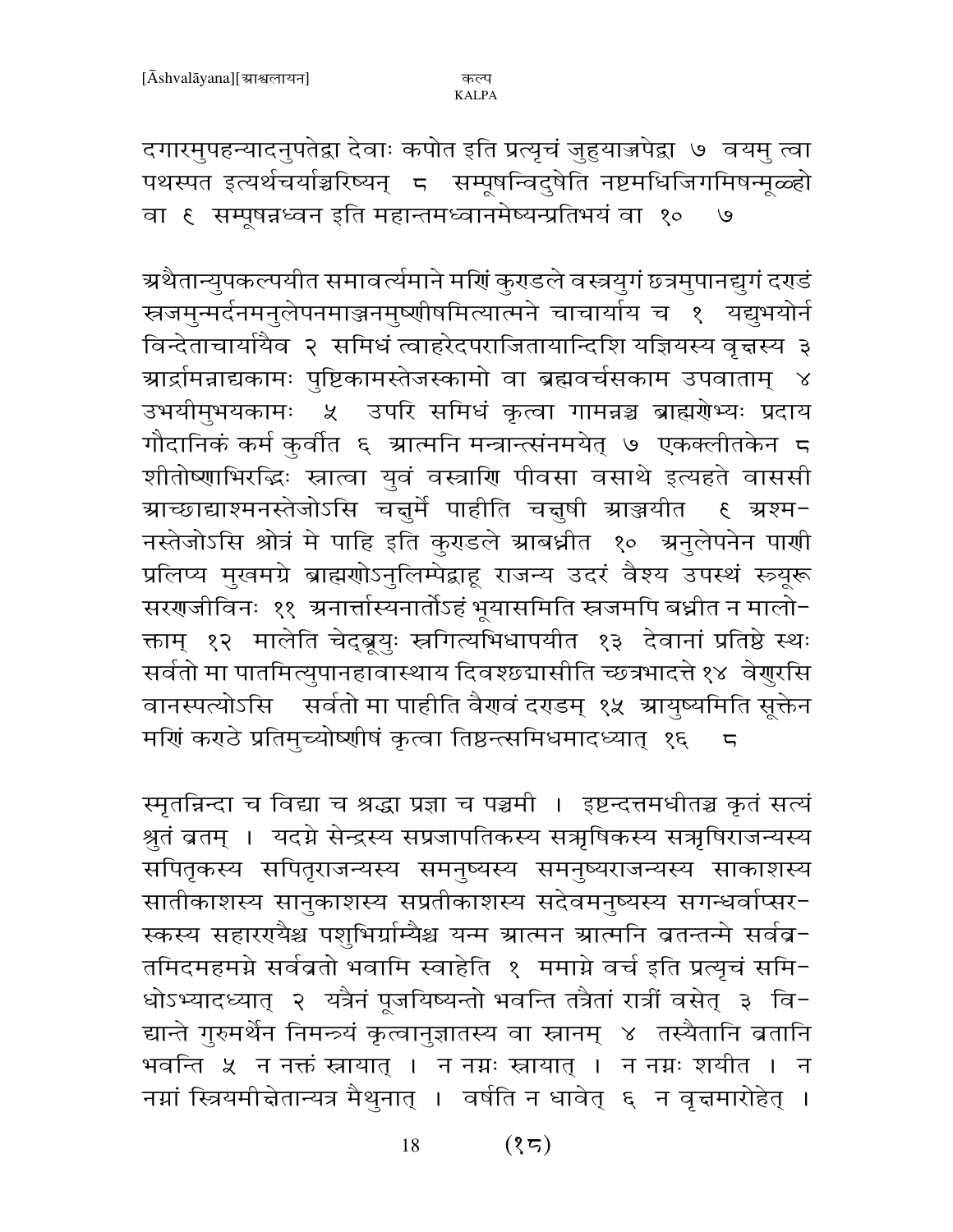न कूपमवरोहेत् । न बाहुभ्यां नदीन्तरेत् । न संशयमभ्यापद्येत ७ म-हद्वै भूतं स्नातको भवतीति विज्ञायते ६ ६

गुरवे प्रस्रन्दयमाणो नाम प्रबुवीत १ इदं वर्त्स्यामो भो३ इति २ उच्चैरूर्ध्वं नाम्नः ३ प्राणापानयोरुपांशु ४ स्रा मन्द्रैरिन्द्र हरिभिरिति च ५ स्रतो वृ-द्धो जपति प्राणापानयोरुरुव्यचास्तया प्रपद्ये देवाय सवित्रे परिददामीत्यृचं च ६ समाप्यों प्राक् स्वस्तीति जपित्वा महित्रीणामित्यनुमन्त्र्य ७ एव-मतिसृष्टस्य न कुतश्चिद्धयं भवतीति विज्ञायते ८ वयसाममनोज्ञा वाचः श्रुत्वा कनिक्रदज्जनुषं प्रबुवारा इति सूक्ते जपेदेवीं वाचमजनयन्त देवा इति च १ स्तुहि श्रुतङ्गर्तसदं युवानमिति मृगस्य १० यस्या दिशो बिभीयाद्यस्माद्रा तान्दिशमुल्मुकमुभयतः प्रदीप्तं प्रत्यस्येन्मन्थं वा प्रसव्यमालोडचाभयं मित्रावरुणा मह्यमस्त्वर्चिषा शत्रून्दहन्तं प्रतीत्य मा ज्ञातारं मा प्रतिष्ठां विन्दन्तु मिथो भिन्दाना उभयन्तु मृत्युमिति संसृष्टं धनमुभयं समाकृतमिति मन्थं न्यञ्चङ्करोति ११  $8^{\circ}$ 

सर्वतो भयादनाज्ञातादष्टावाज्याहुतीर्जुहुयात्पृथिवी वृता साम्रिना वृता तया वृतया वत्र्या यस्माद्धयाद्विभेमि तद्वारये स्वाहा । अन्तरित्तं वृतं तद्वायुना वृतन्तेन वृतेन वर्त्रेण यस्माद्धयाद्विभेमि तद्वारये स्वाहा । द्यौर्वृता सादित्येन वृता तया वृतया वत्र्या यस्माद्धयाद्विभेमि तद्वारये स्वाहा । दिशो वृतास्ताश्चन्द्रमसा वृतास्ताभिर्वृताभिर्वर्त्रीभिर्यस्माद्भयाद्विभेमि तद्वारये स्वाहा । स्रापो वृतास्ता वरुगेन वृतास्ताभिर्वृताभिर्वर्त्रीभिर्यस्माद्भयाद्विभेमि तद्वारये स्वाहा । प्रजा वृतास्ताः प्राणेन वृतास्ताभिर्वृताभिर्वर्त्रीभिर्यस्माद्धयाद्विभेमि तद्वारये स्वाहा । वेदा वृतास्ते छन्दोभिर्वृतास्तैर्वृतैर्वर्त्रैर्यस्माद्धयाद्विभेमि तद्वा-रये स्वाहा । सर्वं वृतं तद्ब्रह्मणा वृतन्तेन वृतेन वर्त्रेण यस्माद्भयाद्विभेमि तद्वारये स्वाहा इति १ अथापराजितायां दिश्यवस्थाय स्वस्त्यात्रेयं जपति यत इन्द्र भयामह इति च सूक्तशेषम् २ ११

संग्रामे समुपोळ्हे राजानं सन्नाहयेत् १ ग्रा त्वाहार्षमन्तरेधीति पश्चाद्रथस्या-वस्थाय २ जीमूतस्येव भवति प्रतीकमिति कवचं प्रयच्छेत् ३ उत्तरया धनुः ४ उत्तरां वाचयेत् ५ स्वयञ्चतुर्थीं जपेत् ६ पञ्चम्येषुधिं प्रयच्छेत् ७

> $(3)$ 19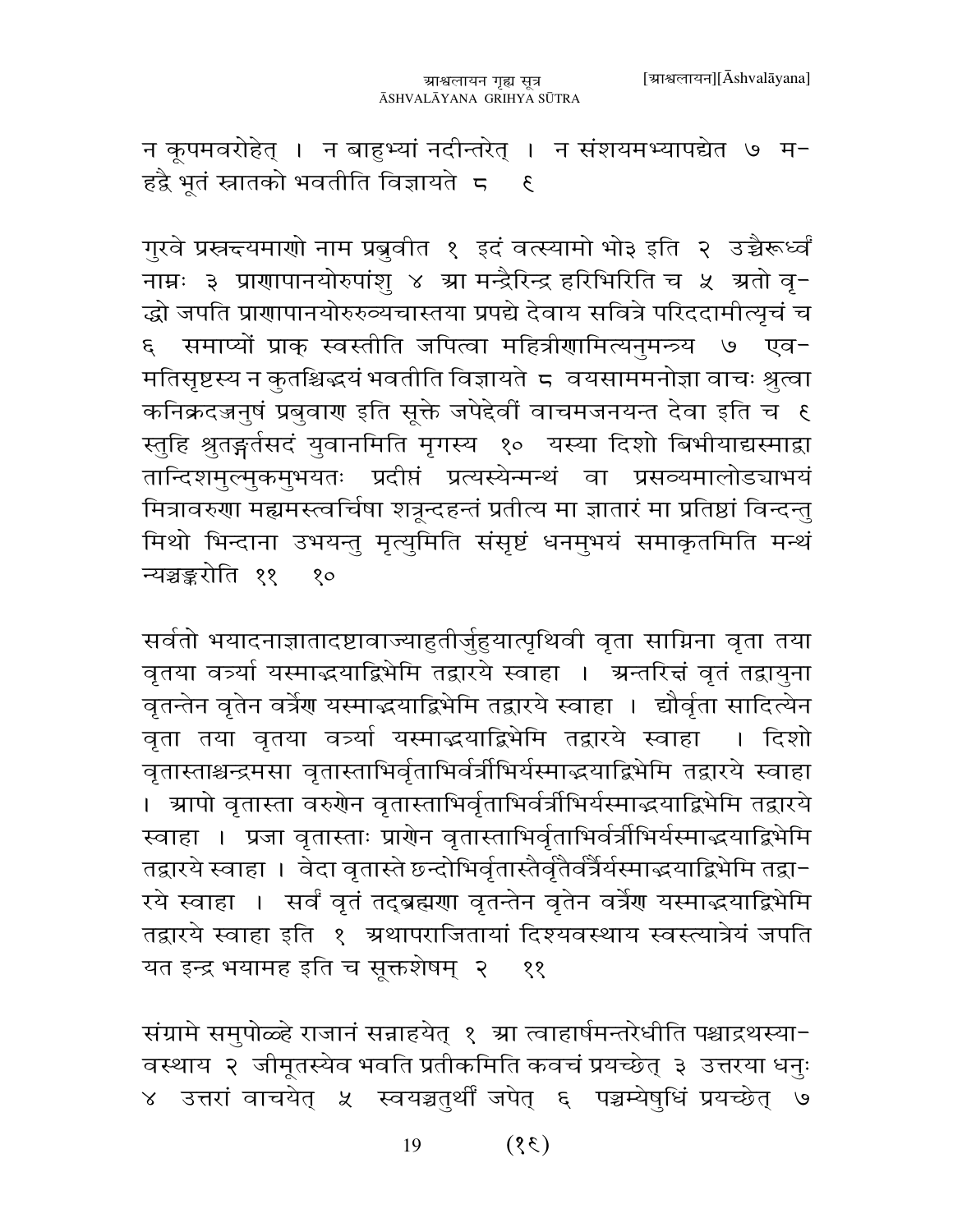अभिप्रवर्तमाने षष्ठीम् ८ सप्तम्याश्वान् ६ अष्टमीमिषूनवे ज्ञमाणं वाचयति १० ग्रहिरिव भोगैः पर्येति बाहुमिति तलं नह्यमानम् ११ ग्रथैनं सारयमारण्मु-पारुह्याभीवर्तं वाचयति प्र यो वां मित्रावरुगेति च द्वे १२ अथैनमन्वीचे-ताप्रतिरथशाससौपर्यैः १३ प्रधारयन्तु मधुनो घृतस्येत्येतत् सौपर्र्णम् १४ सर्वा दिशोऽनुपरीर्यायात् १५ ग्रादित्यमौशनसं वावस्थाय प्रयोधयेत् १६ उपश्चा-सय पृथिवीमुत द्यामिति तृचेन दुन्दुभिमभिमृशेत् १७ अवसृष्टा परापते-तीषून्विसर्जयेत् १८ यत्र बाणाः सम्पतन्तीति यध्यमानेषु जपेत् १६ संशि-ष्याद्वा संशिष्याद्वा २०  $58$ 

## इति तृतीयोऽध्यायः

ग्राहिताग्निश्चेदुपतपेत्प्राच्यामुदीच्यामपराजितायां वा दिश्युदवस्येत् १ ग्रा− मकामा स्रग्नय इत्युदाहरन्ति २ स्राशंसन्त एनं ग्राममाजिगमिषन्तोऽगदङ्क-र्यूरिति ह विज्ञायते ३ ग्रगदः सोमेन पशुनेष्टचेष्ट्वावस्येत् ४ ग्रनिष्ट्वा वा ५ संस्थिते भूमिभागं खानयेद्दचिरणपूर्वस्यान्दिशि दचिरणापरस्यां वा ६ दचि-<mark>णाप्रवर्</mark>णं प्राग्दच्चिणाप्रवर्णं वा प्रत्यग्दच्चिणाप्रवर्णमित्येके ७ यावानुद्वाहुकः पुरुषस्तावदायामम् ८ व्याममात्रन्तिर्यक् १ वितस्त्यवाक १० ग्रभित ग्र्याकाशं श्मशानम् ११ बहुलौषधिकम् १२ कराटकिज्ञीरिर्णास्त्वति यथोक्तं पुरस्तात् १३ यत्र सर्वतं ग्रापः प्रस्यन्देरन्नेतदादहनस्य लज्ञणं श्मशानस्य १४ .<br>केशश्मश्रूलोमनखानीत्युक्तं पुरस्तात् १५ द्विगुल्फं बर्हिराज्यञ्च १६ दधन्यत्र सर्पिरानयन्त्येतत्पित्र्यं पृषदाज्यम्) १७  $\delta$ 

ग्रथैतान्दिशमग्नीव्रयन्ति यज्ञपात्राणि च १ अन्वञ्चं प्रेतमयुजोऽमिथुनाः प्रव− यसः २ पीठचक्रेण गोयुक्तेनेत्येके ३ ग्रनुस्तरणीम् ४ गाम् ५ ग्रजां वै-कवर्णाम् ६ कृष्णामेके ७ सव्ये बाहौ बद्धवानुसङ्कालयन्ति ८ ग्रन्व-प्यैवं भूमिभागङ्कर्तोदकेन शमीशाखया त्रिः प्रसव्यमायतनं परिव्रजन्प्रोत्त-त्यपेत वीत वि च सर्पतात इति १० दच्चिरणपूर्व उद्धतान्त स्राहवनीयं निदधाति ११ उत्तरपश्चिमे गार्हपत्यम् १२ दचिरणपश्चिमे दचिरणम् १३ अथैनमन्तर्वेदी-ध्मचितिं चिनोति यो जानाति १४ तस्मिन्बर्हिरास्तीर्य कृष्णाजिनञ्चोत्तरलोम तस्मिन्प्रेतं संवेशयन्त्युत्तरेण गार्हपत्यं हत्वाहवनीयमभिमुखशिरसम् १५

> $(30)$ 20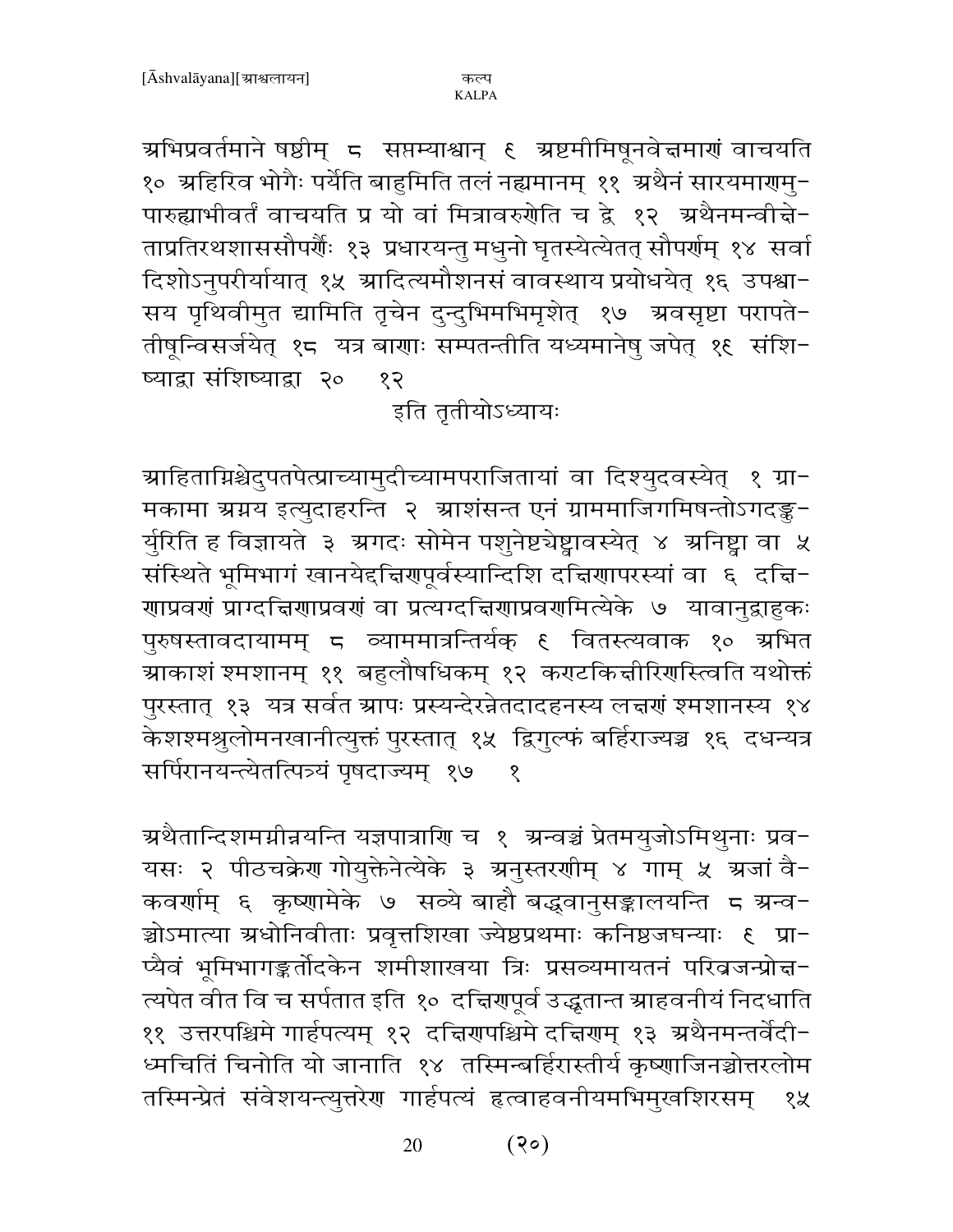उत्तरत्तः तत्नीम् १६ धनुश्च चत्रियाय १७ तामुथापयेद्देवरः पतिस्था-नीयोऽन्तेवासी जरद्दासो वोदीर्ष्वनार्यभिजीवलोकमिति १८ कर्ता वृषले जपेत् १६ धनुर्हस्तादाददानो मृतस्येति धनुः २० उक्तं वृषले २१ ग्रधिज्यं कृत्वा सञ्चितिमचित्वा संशीर्यान् प्रहरेत् २२ २

ग्रथैतानि पात्राणि योजयेत् १ दचिर्णे हस्ते जुहूम् २ सव्य उपभृतं ३ द− चिर्णे पार्श्वे स्फ्यम् । सव्येग्निहोत्रहवर्णीम् ४ उरसि ध्रुवाम् । शिरसि कपालानि । दत्सु ग्राव्णः ५ नासिकयोः स्रुवौ ६ भित्वा चैकम् ७ कर्णयोः प्राशित्रहरणे ८ भित्वा चैकम् ६ उदरे पात्रीम् १० समवत्तधानञ्च चमसम् ११ उपस्थे शम्याम् १२ ग्ररणी ऊर्वोः । उलूखलमुसले जद्धयोः १३ पादयोः शूर्पे १४ छित्वा चैकम् १५ स्रासेचनवन्ति पृषदाज्यस्य पूरयन्ति ग्रमा पुत्रो दृषदुपले कुर्वीत १७ लौहायसञ्च कौलालम् १८ १६ ग्रनुस्तररयावपामुत्खिद्य शिरोमुखं प्रच्छादयेदग्नेर्वर्मपरिगोभिर्व्ययस्वेति १६ वृक्का उद्धृत्य पार्ग्योरादध्यादतिद्रवसारमेयौ श्वानाविति दत्तिर्ग दत्तिर्गं सव्ये सव्यम् २० हृदये हृदयं २१ पिराडचौ चैके २२ वृक्कापचार इत्येके २३ सर्वां यथाङ्गं विनित्तिप्य चर्मणा प्रच्छाद्येममग्ने चमसं मा वि जिह्नर इति प्रणीताप्रगयनमनुमन्त्रयते २४ सव्यं जान्वाच्य दचिगाम्रावाज्याहुतीर्जुहुया− दग्नये स्वाहा कामाय स्वाहा लोकाय स्वाहानुमतये स्वाहेति २५ पञ्चमीमुरसि प्रेतस्यास्माद्वै त्वमजायथा ग्रयन्त्वदधिजायतामसौ स्वर्गाय लोकाय स्वाहेति २६ ३

प्रेष्यति युगपदग्नीन्प्रज्वालयतेति १ स्राहवनीयश्चेत्पूर्वं प्राप्नुयात्स्वर्गलोक एनं प्रापदिति विद्याद्रात्स्यत्यसावमुत्रैवमयमस्मिन्निति पुत्रः २ गार्हपत्यश्चेत् पूर्वं प्राप्नुयादन्तरित्तलोक एनं प्रापदिति विद्याद्रात्स्यत्यसावमुत्रैवमयमस्मिन्निति पुत्रः ३ दच्चिणाग्निश्चेत्पूर्वं प्राप्नुयान्मनुष्यलोक एनं प्रापदिति विद्याद्रा-त्स्यत्यसावमुत्रैवमयमस्मिन्निति पुत्रः ४ युगपत्प्राप्तौ परामृद्धिं वदन्ति ५ तन्दह्यमानमनुमन्त्रयते प्रेहि प्रेहि पथिभिः पूर्व्येभिरिति समानम् ६ स एवंविदा दह्यमानः सहैव धूमेन स्वर्गं लोकमेतीति ह विज्ञायते ७ उत्तरपुरस्तादा-हवनीयस्य जानुमात्रङ्गर्तं खात्वावकां शीपालमित्यवधापयेत्ततो ह वा एष निष्क्रम्य सहैव धूमेन स्वर्गं लोकमेतीति ह विज्ञायते 5 इमे जीवा वि

> $(35)$ 21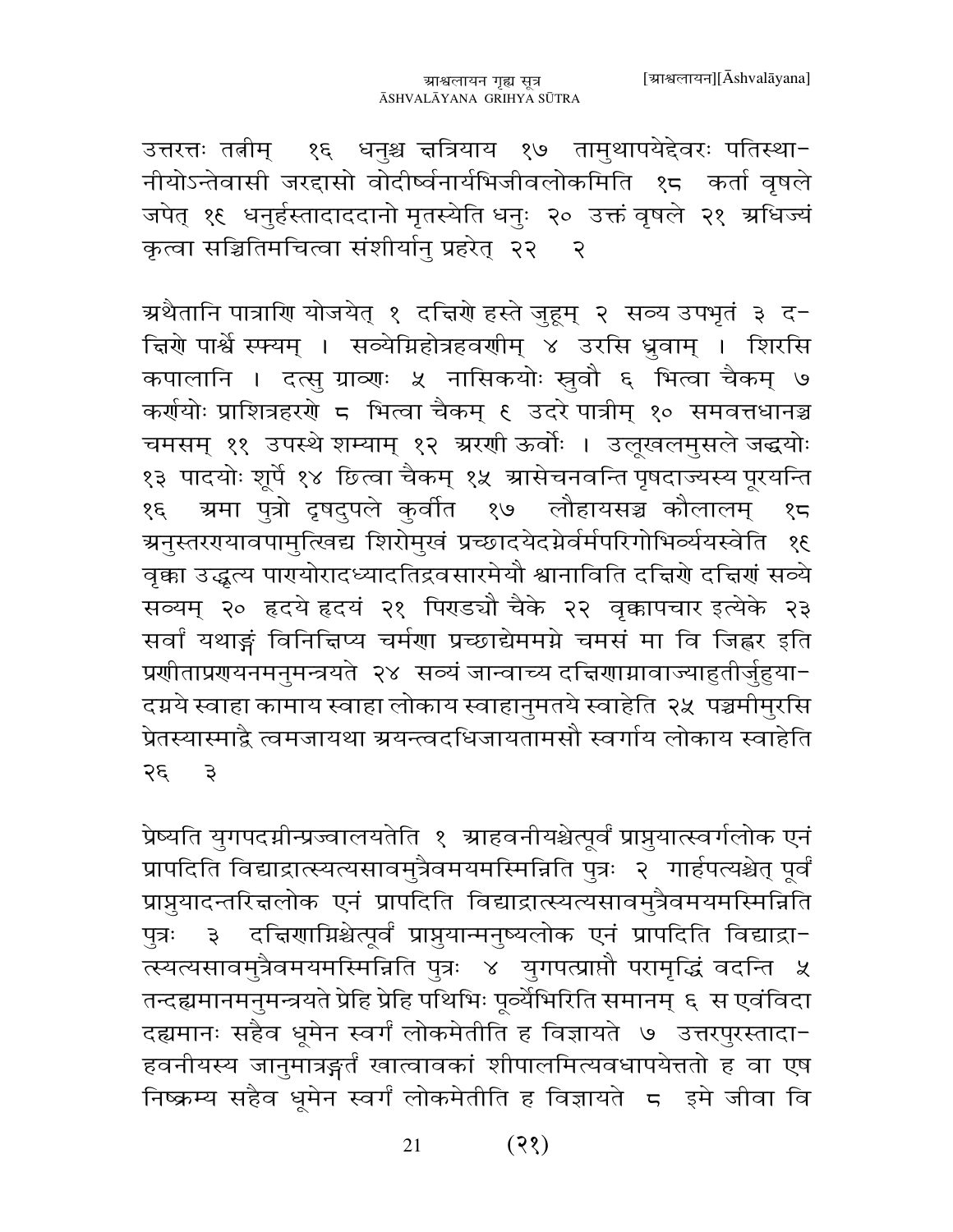मृतैराववृत्रन्निति सव्यावृतो बजन्त्यनवेन्दयमाणाः ६ यत्रोदकमवहद्भवति तत्प्राप्य सकृदुन्मज्ज्यैकाञ्जलिमुत्सृज्य तस्य गोत्रं नाम च गृहीत्वोत्तीर्यान्यानि वासांसि परिधाय सकृदेनान्यापीडचोदग्दशानि विसृज्यासत ग्रा-नचत्रदर्शनात् १० ग्रादित्यस्य वा दृश्यमाने प्रविशेयुः ११ कनिष्ठप्रथमा ज्येष्ठजघन्याः १२ प्राप्यागारमश्मानमग्निङ्गोमयमत्ततांस्तिलानप उपस्पृश-न्ति १३ नैतस्यां रात्न्यामन्नम्पचेरन् १४ क्रीतोत्पन्नेन वा वर्तेरन् १५ त्रि-रात्रमत्तारलवणाशिनः स्युः १६ द्वादशरात्रं वा महागुरुषु दानाध्ययने व-र्जयेरन् १७ दशाहं सपिराडेषु १८ गुरौ चासपिराडे १९ ग्रप्रतासु च स्त्रीषु २० त्रिरात्रमितरेष्वाचार्येषु २१ ज्ञातौ चासपिराडे २२ प्रतासु च स्त्रीषु २३ ग्रदन्तजाते २४ ग्रपरिजाते च २५ एकाहं सब्रह्मचारिणि २६ समानग्रामीये च श्रोत्रिये २७ ४

सञ्चयनमूर्ध्वं दशम्याः कृष्णपत्तस्यायुजास्वेकनत्तत्रे १ ग्रलत्तरो कुम्भे पु-मांसमलत्तरायां स्त्रियमयुजोऽमिथुनाः प्रवयसः २ त्तीरोदकेन शमीशा-खया त्रिःप्रसव्यमायतनं परिव्रजन्प्रोत्तति शीतिके शीतिकावतीति ३ ग्र-ङ्गष्ठोपकनिष्ठिकाभ्यामेकैकमस्थ्यसंहादयन्तोऽवदध्युः पादौ पूर्वं शिर उत्तरम् ४ँ सुसञ्चितं सञ्चित्य पवनेन सम्पूय यत्र सर्वत स्रापो नाभिस्यन्देरन्नन्या वर्षाभ्यस्तत्र गर्तेऽवदध्युरुपसर्प मातरं भूमिमेतामिति ५ उत्तरया पांसूनव− किरेत् ६ ग्रवकीर्योत्तराम् ७ उत्ते स्तभ्नामीति कपालेनापिधायाथानवेत्तं प्रत्यावज्याप उपस्पृश्य श्रद्धमस्मै दद्यः <del>८</del>  $\mathcal{Y}$ 

गुरुणाभिमृता ग्रन्यतोवापत्तीयमाणा ग्रमावास्यायां शान्तिकर्म कुर्वारन् १ पुरोदयादग्निं सहभस्मानं सहायतनं दच्चिणा हरेयुः क्रव्यादमग्निं प्रहिणोमि दूरमित्यर्द्धचेन २ तं चतुष्पथे न्युप्य यत्र वा त्रिः प्रसव्यं परियन्ति सव्यैः पार्णिभिः सव्यानूरूनाघ्रानाः ३ अथानवेत्तं प्रत्यावज्याप उपस्पृश्य केश-श्मश्रुलोमनखानि वापयित्वोपकल्पयीरन्नवान्मणिकान्कुम्भानाचमनीयांश्च शमीसुमनोमालिनः शमीमयमिध्मं शमीमय्यावरणी परिधींश्चानडुहङ्गोमयञ्चर्म च नवनीतमश्मानं च यावत्योयुवतयस्तावन्ति कुशपिञ्जूलानि ४ अग्निवे-लायामग्निं जनयेदिहैवायमितरो जातवेदा इत्यर्धर्चेन ५ तन्दीपयमाना स्रासत म्रा शान्तरात्रादायुष्मतां कथाः कीर्तयन्तो माङ्गल्यानीतिहासपुराणानी−

> $(35)$ 22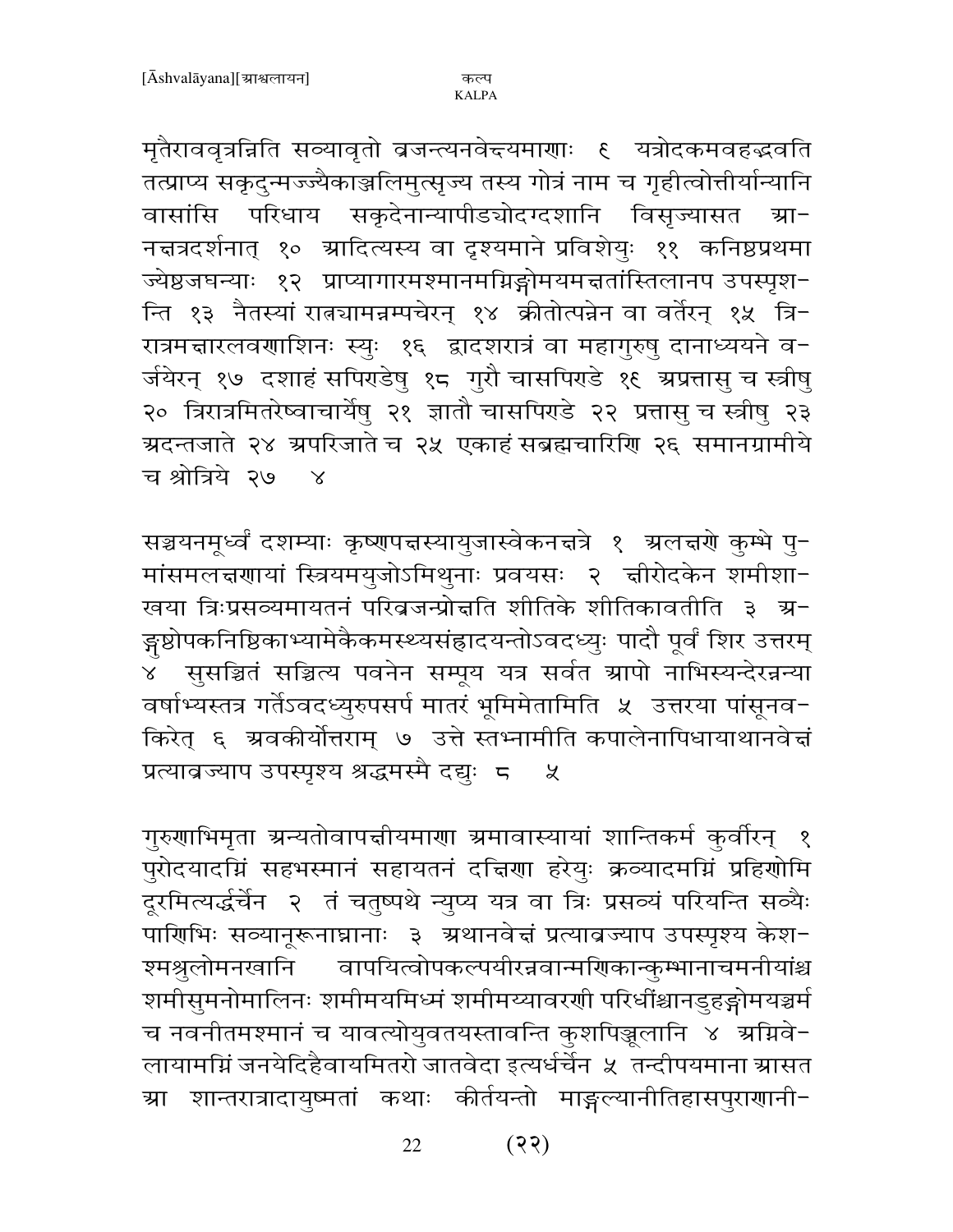त्यारूयापयमानाः ६ उपरतेषु शब्देषु सम्प्रविष्टेषु वा गृहन्निवेशनं वा द-चिरणद्वारपद्मात्प्रक्रम्याविच्छिन्नामुदकधारां हरेत्तन्तुन्तन्वन्रजसोभानुमन्विही-त्युत्तरस्मात् ७ अ्थाग्निमुपसमाधाय पश्चादस्यानडुहञ्चर्मास्तीर्य प्राग्ग्रीवमु-त्तरलोम तस्मिन्नमात्यानारोहयेदारोहतायुर्जरसं वृणाना इति 5 इमं जीवे-भ्यः परिधिं दधामीति परिधिं परिदध्यात् १ अन्तर्मृत्युन्दधतां पर्वतेनेत्य-श्मानमित्युत्तरतोऽग्नेः कृत्वा परं मृत्यो ग्रनु परेहि पन्थामिति चतसृभिः प्रत्यृचं हुत्वा यथाहान्यनुपूर्वं भवन्तीत्यमात्यानीचेत १० युवतयः पृथक्पाणिभ्यां दर्भतरुगकैर्नवनीतेनाङ्गष्ठोपकनिष्ठिकाभ्यामचिर्णा स्राज्य पराच्यो विसृजेयुः ११ इमा नारीरविधवाः सुपत्नीरित्यञ्जाना ईच्नेत १२ ग्रश्मन्वतीरीयते संर− भध्वमित्यश्मानङ्कर्ता प्रथमोऽभिमृशेत् १३ ग्रथापराजितायान्दिश्यवस्थाया-म्रिनानडुहेन गोमयेन चाविच्छिन्नया चोदकधारयापो हि ष्ठा मयोभुव इति तृ− चेन परीमे गामनेषतेति परिक्रामत्सु जपेत् १४ पिङ्गलोऽनड्वान्परिशेयः स्यादित्युदाहरन्ति १५ अथोपविशन्ति यत्राभिरंस्यमानां भवत्यहतेन वास-सा प्रच्छाद्य १६ ग्रासतेऽस्वपन्त स्रोदयात् १७ उदित स्रादित्ये सौर्याणि स्वस्त्ययनानि च जपित्वान्नं संस्कृत्याप नः शोशूचदघमिति प्रत्यृचं हत्वा ब्राह्मणान्भोजयित्वा स्वस्त्ययनं वाचयीत गौः कंसोऽहतं वासश्च दत्तिणा १८  $\mathcal{E}$ 

ग्रथातः पार्वरो श्राद्धे काम्य ग्राभ्युदयिक एकोद्दिष्टे वा १ ब्राह्मगान्श्रुत− शीलवृत्तसम्पन्नानेकेन वो काले ज्ञापितान्स्नातान्कृतपच्छौचानाचान्तानु-दङ्गखान् पितृवदुपवेश्यैकैकमेकैकम्य द्वौद्वौ त्रींस्त्रीन्वा वृद्धौ फलभूयस्त्वं न त्वेवैकं सर्वेषाम् २ काममनाद्ये ३ पिराडैव्यांख्यातम् ४ ग्रपः प्रदाय ५ दर्भान्द्रिगुराभुग्नानासनं प्रदाय ६ अपः प्रदाय ७ तैजसाश्ममयमृगमयेषु त्रिषु पात्रेष्वेकद्रव्येषु वा दर्भान्तर्हितेष्वप स्रासिच्य शन्नो देवीरभिष्टय इत्य-नुमन्त्रितासु तिलानावपति तिलोऽसि सोमदेवत्यो गोसवे देवनिर्मितः  $\overline{\phantom{a}}$ प्रतवद्धिः प्रत्तः स्वधया पितृनिमाँल्लोकान्प्रीरायाहि नः स्वधा नम इति 5 प्रसव्येन ६ इतरपारायङ्गुष्ठान्तरेणोपवीतित्वादचिरणेन वा सव्योपगृहीतेन पितरिदं ते ग्रर्घ्यं पितामहेदं ते ग्रर्घ्यं प्रपितामहेदं ते ग्रर्घ्यमिति १० ग्रप्पूर्वम् ११) ताः प्रतिग्राहयिष्यन्सकृत्सकृत्स्वधा ग्रर्घ्या इति १२) प्रसृष्टा ग्रनुमन्त्रयेत या दिव्या स्रापः पृथिवी सम्बभूवुर्या स्रन्तरि<del>द्</del>या उत पार्थिवीर्याः  $\sim$  1

> $(55)$ 23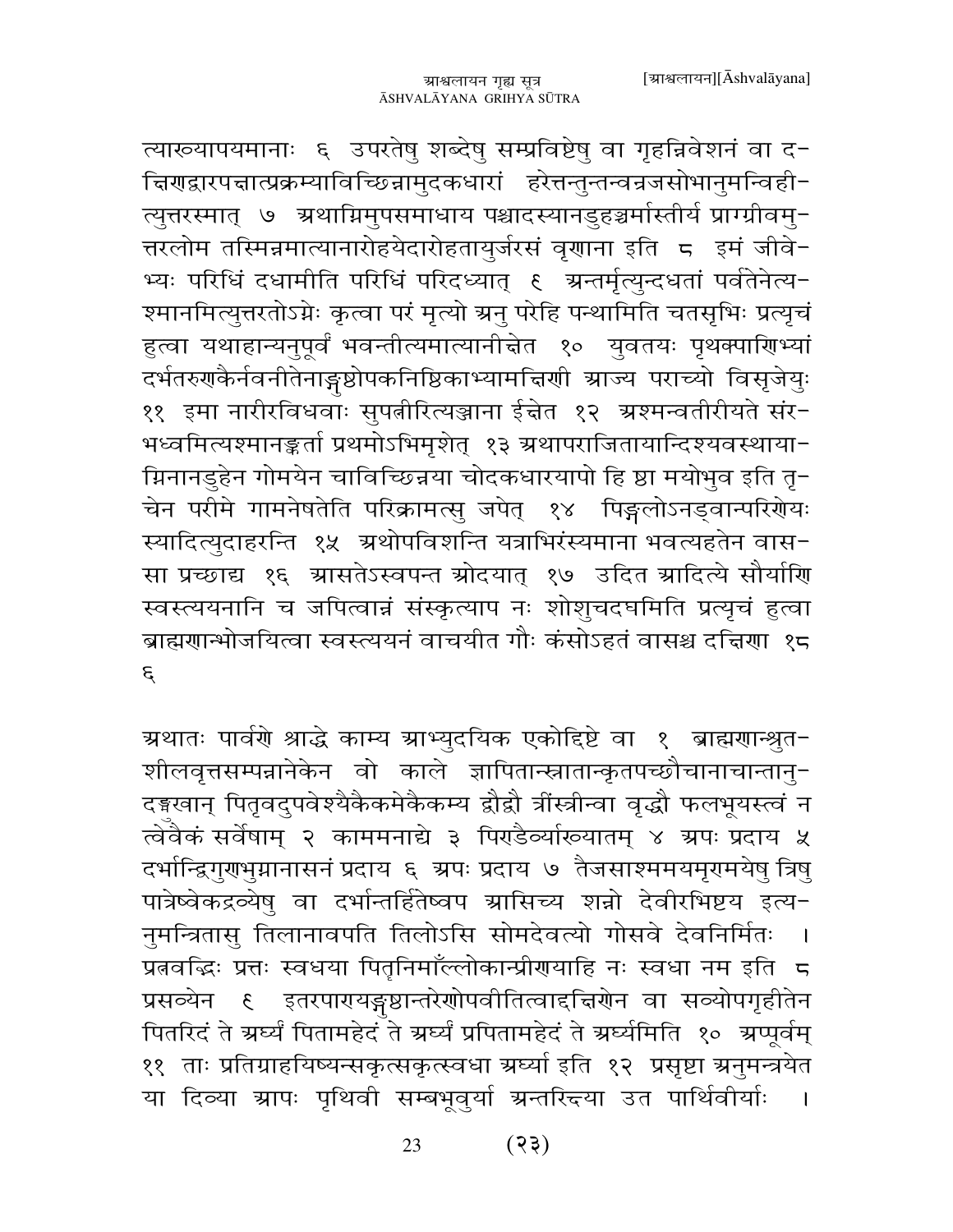कल्प **KALPA** 

हिररयवर्णा यज्ञियास्ता न ग्रापः शंस्योना भवन्त्विति संस्रवान्समवनीय-ताभिरद्धिः पुत्रकामो मुखमनक्ति १३

नोद्धरेत्प्रथमं पात्रं पितृणामर्घ्यपातितम् ग्रावृतास्तत्र तिष्ठन्ति पितरः शौनकोऽब्रवीत्

उद्धरेद्यदि चेत्पात्रं विवृतं वा यदा भवेत् तदासुरं भवेच्छ्राद्धं क्रुद्धैः पितृगरौर्गतैः इति १४ ७

एतस्मिन्काले गन्धमाल्यधूपदीपाच्छादनानां प्रदानम् १ उद्धृत्य घृताक्तम-न्नमनुज्ञापयत्यग्नौ करिष्ये करवै करवाणीति वा २ प्रत्यभ्यनुज्ञा क्रियतां कुरुष्व कुर्विति ३ अथाम्रौ जुहोति यथोक्तं पुरस्तात् ४ अभ्यनुज्ञायां पाणिष्वेव वा ४ अमिमुखा वै देवाः पाणिमुखाः पितर इति हि ब्राह्मणम् ६ यदि पाणि− न्ज्ञात्वा मधुमतीः श्रावयेदच्चन्नमीमदन्तेति च १० सम्पन्नमिति पृष्ट्वा यद्यद-न्नमुपयुक्तं तत्तत्स्थालीपाकेन सह पिराडार्थमुद्धत्य शेषं निवेदयेत् ११ अभिम− तेऽनुमते वा भुक्तवत्स्वनाचान्तेषु पिराडान्निदध्यात् १२ ग्राचान्तेष्वेके १३ प्रकीर्यान्नमुपवीयों स्वधोच्यतामिति विसृजेत् १४ अस्तु स्वधेति वा १५  $\overline{5}$ 

ग्रथ शूलगवः १ शरदि वसन्ते वार्द्रया २ श्रेष्ठं स्वस्य यूथस्य ३ ग्रक्-ष्ठिपृषत् ४ कल्माषमित्येके ५ कामं कृष्णमालोहवांश्चेत् ६ व्रीहियव− मतीभिरद्धिरभिषिच्य ७ शिरस्त स्राभसत्तः ८ रुद्राय महादेवाय जुष्टो ११ ग्रसन्दर्शने ग्रामात् १२ ऊद्धर्वमर्धरात्रात् । उदित इत्येके १३ वैद्यं च-रित्रवन्तं ब्रह्मारामुपवेश्य सपलाशामार्द्रशाखां यूपं निखाय बतत्यौ कुशरज्जू वा रशने ग्रन्यतरया यूपं परिवीयान्यतरयार्धशिरसि पशुं बध्वा यूपे रशना-यां वा नियुनक्ति यस्मै नमस्तस्मै त्वा जुष्टं नियुनज्मीति १४ प्रोन्नणादि स-मानं पशुना विशेषान्वद्त्यामः १५ पात्र्या पलाशेन वा वपां जुहुयादिति ह विज्ञायते १६ हराय मृडाय शर्वाय शिवाय भवाय महादेवायोग्राय भीमाय पशुपतये रुद्राय शङ्करायेशानाय स्वाहेति १७ षड्भिर्वोत्तरैः १८ रुद्राय

> $(38)$ 24